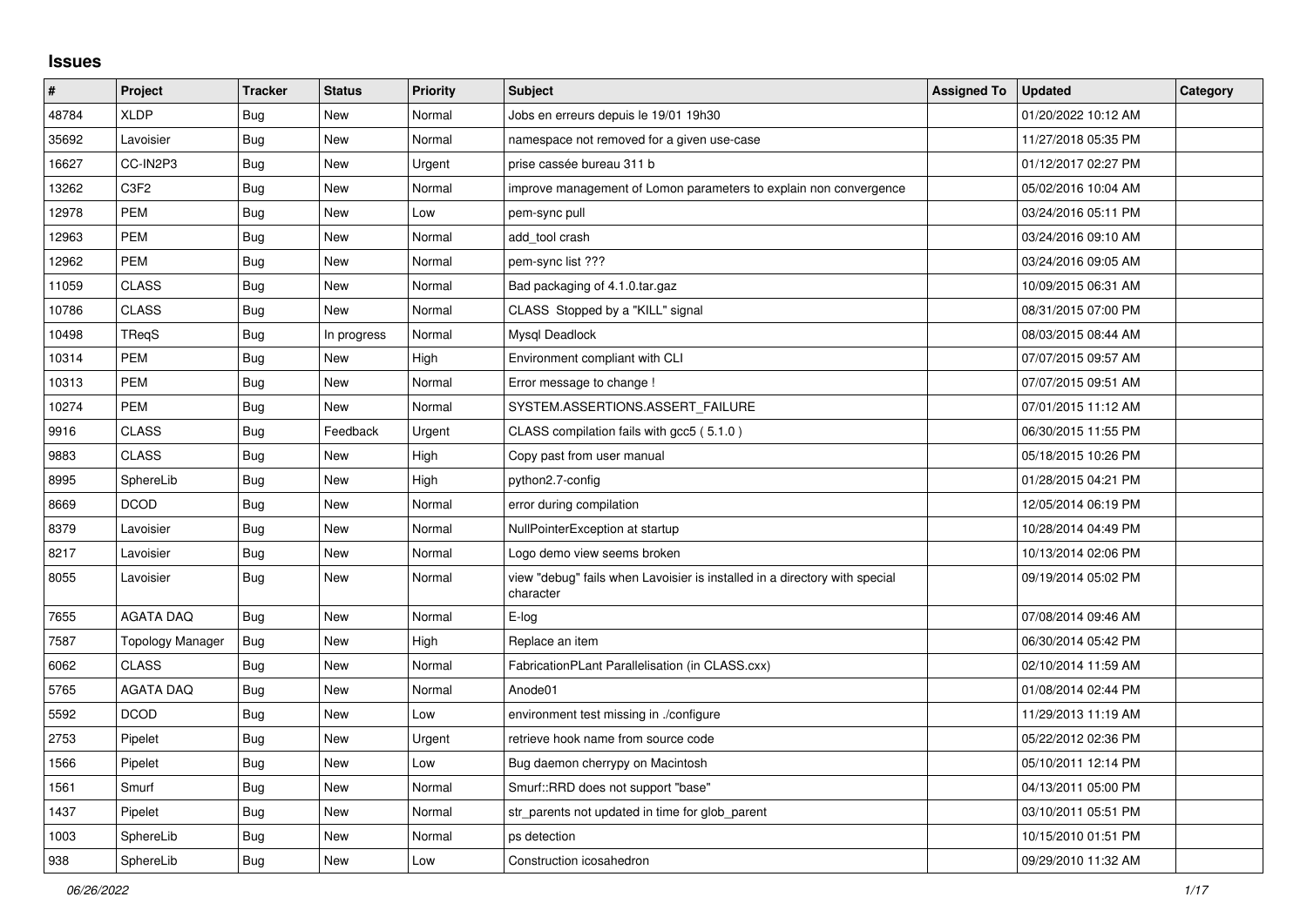| #     | Project      | <b>Tracker</b> | <b>Status</b> | <b>Priority</b> | Subject                                                                                                                          | <b>Assigned To</b> | <b>Updated</b>      | Category |
|-------|--------------|----------------|---------------|-----------------|----------------------------------------------------------------------------------------------------------------------------------|--------------------|---------------------|----------|
| 714   | <b>TRegS</b> | Bug            | New           | High            | Annuler un staging en cours                                                                                                      |                    | 03/24/2015 04:34 PM |          |
| 432   | Smurf        | Bug            | New           | High            | creation de fichiers vides                                                                                                       |                    | 04/23/2021 11:44 AM |          |
| 47957 | LabInvent    | Feature        | New           | Normal          | *** F - ENTITY - Les GROUPES (de User ou Materiel) : Thématique,<br>Métier, Projet, Site (+ Pole ou Service ?)                   |                    | 12/13/2021 11:12 AM |          |
| 47951 | LabInvent    | Feature        | <b>New</b>    | Normal          | *** F - Etiquettes & Imprimantes                                                                                                 |                    | 11/30/2021 01:42 PM |          |
| 47932 | LabInvent    | Feature        | New           | Normal          | *** F - DOC (documentation)                                                                                                      |                    | 11/30/2021 01:10 PM |          |
| 47921 | LabInvent    | Feature        | New           | Immediate       | *** F - Framework CakePhp                                                                                                        |                    | 12/02/2021 04:45 PM |          |
| 47895 | LabInvent    | Feature        | New           | Normal          | *** F - ENTITY - Documents attachés (à Materiel ou Suivi)                                                                        |                    | 12/13/2021 11:09 AM |          |
| 47875 | LabInvent    | Feature        | New           | Urgent          | *** F - ENTITY GÉNÉRIQUE - Actions & Vues génériques (&<br>Refactorisation)                                                      |                    | 12/01/2021 11:21 AM |          |
| 47869 | LabInvent    | Feature        | <b>New</b>    | Normal          | *** F - Tests                                                                                                                    |                    | 12/06/2021 02:28 PM |          |
| 47866 | LabInvent    | Feature        | New           | Urgent          | *** F - Installation                                                                                                             |                    | 12/13/2021 11:08 AM |          |
| 47865 | LabInvent    | Feature        | New           | Normal          | *** F - Configuration générale                                                                                                   |                    | 12/13/2021 11:06 AM |          |
| 47864 | LabInvent    | Feature        | New           | Normal          | *** F - ENTITY - Autres                                                                                                          |                    | 11/30/2021 12:57 PM |          |
| 47863 | LabInvent    | Feature        | New           | High            | *** F - ENTITY - Users                                                                                                           |                    | 11/30/2021 03:43 PM |          |
| 47862 | LabInvent    | Feature        | New           | Normal          | *** F - ENTITY - Prets (de Materiel)                                                                                             |                    | 12/13/2021 11:10 AM |          |
| 47861 | LabInvent    | Feature        | New           | Urgent          | *** F - ENTITY - Suivis (de Materiel ou User)                                                                                    |                    | 12/13/2021 11:10 AM |          |
| 47860 | LabInvent    | Feature        | New           | Immediate       | *** F - ENTITY - Materiels                                                                                                       |                    | 01/19/2022 03:51 PM |          |
| 45485 | PyROS        | Feature        | New           | High            | **** D0 - GENERAL, ADMINISTRATIVE & TECHNICAL                                                                                    |                    | 03/16/2022 04:53 PM |          |
| 45484 | PyROS        | Feature        | <b>New</b>    | Normal          | **** D5 - Images management (L1-L2)                                                                                              |                    | 02/02/2022 02:36 PM |          |
| 45483 | PyROS        | Feature        | New           | High            | **** D4 - Images production (L0)                                                                                                 |                    | 03/16/2022 07:28 AM |          |
| 45482 | PyROS        | Feature        | New           | High            | **** D3 - Sequences submission & plannig                                                                                         |                    | 02/22/2022 03:01 PM |          |
| 45481 | PyROS        | Feature        | New           | Normal          | **** D2 - Users & Programs                                                                                                       |                    | 03/29/2022 09:17 AM |          |
| 45480 | PyROS        | Feature        | New           | High            | **** D1 - System Security & Control                                                                                              |                    | 05/24/2022 02:55 PM |          |
| 44721 | PyROS        | Feature        | New           | Normal          | *** GF4 - QUAL - Quality & Tests - High level tests (integration &<br>functional), plan tests, validation des exigences (qualif) |                    | 03/16/2022 04:55 PM |          |
| 44661 | PyROS        | Feature        | New           | Normal          | *** SF13 - IAF - Images Fetching (quicklook & download)                                                                          |                    | 03/15/2022 04:49 PM |          |
| 44659 | PyROS        | Feature        | New           | Normal          | *** GF3 - INFRA - Hardware, Operating System, Network, Security &<br>Safety                                                      |                    | 03/16/2022 04:51 PM |          |
| 44658 | PyROS        | Feature        | New           | High            | *** SF15 - SST - START&STOP - System Startup (launch), monitoring, and<br>Shutdown                                               |                    | 05/24/2022 02:55 PM |          |
| 44584 | PyROS        | Feature        | New           | Normal          | *** SF10 - CAL - Calibration (Dark/Bias/Flat)                                                                                    |                    | 03/15/2022 04:48 PM |          |
| 44172 | PyROS        | Feature        | New           | High            | *** SF14 - OCF - Observatory Unit & Site Configuration                                                                           |                    | 01/29/2022 01:24 AM |          |
| 44165 | PyROS        | Feature        | New           | Normal          | *** SF16 - DSH - General monitoring: Dashboard (website)                                                                         |                    | 03/15/2022 11:26 PM |          |
| 44164 | PyROS        | Feature        | New           | Normal          | *** SF12 - IAN - Images Analysis (Triton)                                                                                        |                    | 03/15/2022 04:48 PM |          |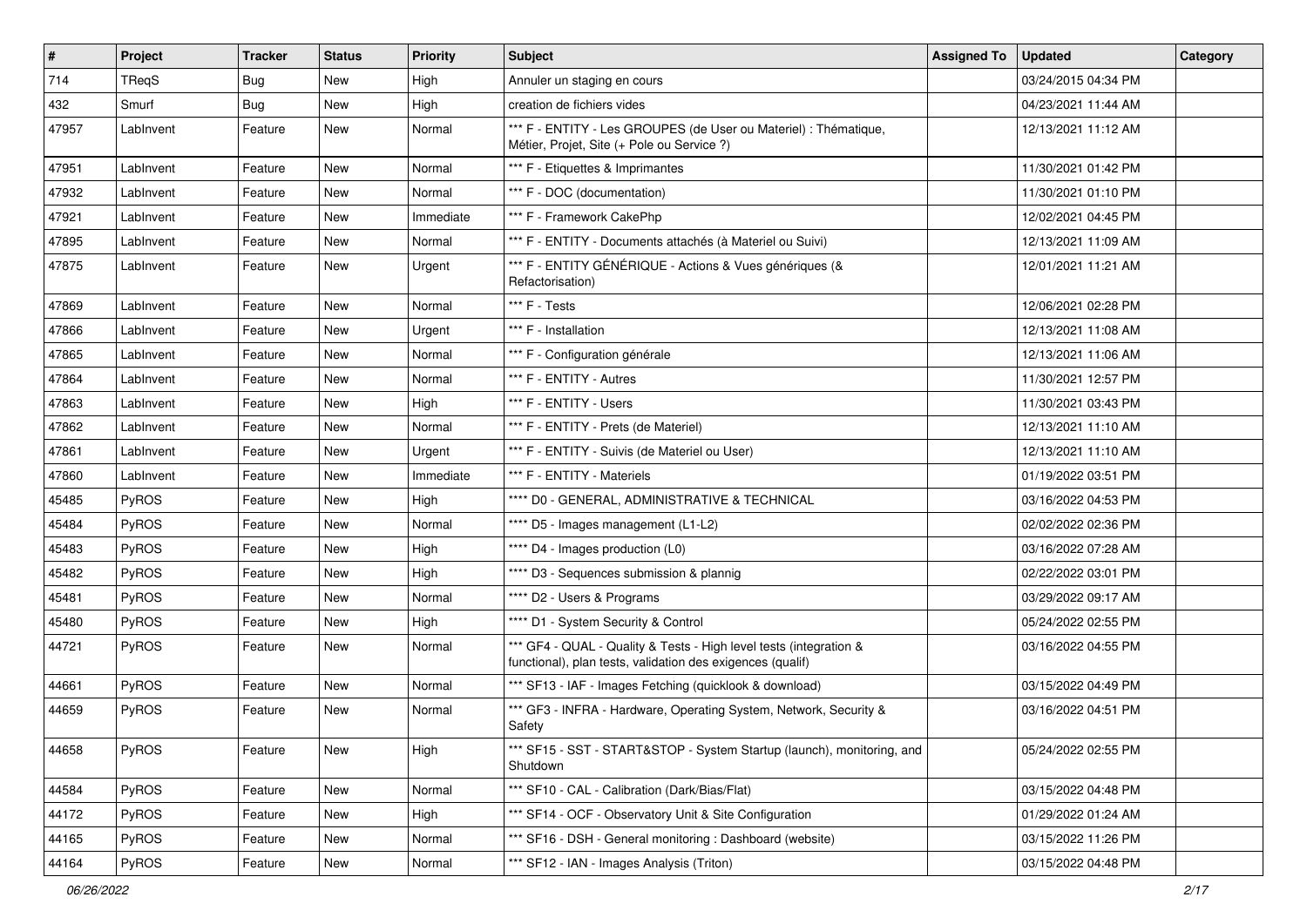| $\vert$ # | Project      | <b>Tracker</b> | <b>Status</b> | <b>Priority</b> | <b>Subject</b>                                                                                                                        | <b>Assigned To</b> | <b>Updated</b>      | Category |
|-----------|--------------|----------------|---------------|-----------------|---------------------------------------------------------------------------------------------------------------------------------------|--------------------|---------------------|----------|
| 44163     | PyROS        | Feature        | New           | Normal          | *** SF09 - CMC - Command Control - Telescope & Instruments Control &<br>Monitoring (DeviceController, AgentDevice)                    |                    | 03/16/2022 07:28 AM |          |
| 44162     | PyROS        | Feature        | New           | High            | *** SF08 - EXE (SOX) - Observation Sequence (SO) eXecution                                                                            |                    | 03/15/2022 04:46 PM |          |
| 44161     | PyROS        | Feature        | New           | High            | *** SF04 - SPV - System Coordination & Supervision : Majordome<br>(Conducting) (head)                                                 |                    | 03/15/2022 04:45 PM |          |
| 44160     | PyROS        | Feature        | New           | Normal          | *** SF07 - PLN - Observation Sequences Planning & Scheduling                                                                          |                    | 03/15/2022 04:46 PM |          |
| 44159     | <b>PyROS</b> | Feature        | New           | Normal          | *** SF03 - ENV - Environment Monitoring (int/ext, observatory & weather)                                                              |                    | 05/05/2022 09:54 AM |          |
| 44158     | PyROS        | Feature        | New           | Normal          | *** SF06 - ALR - Alerts Management                                                                                                    |                    | 03/15/2022 04:46 PM |          |
| 44154     | <b>PyROS</b> | Feature        | In progress   | Normal          | *** SF02 - SCP - Scientific Programs Management                                                                                       |                    | 03/29/2022 09:17 AM |          |
| 44151     | PyROS        | Feature        | New           | High            | *** GF1 - PROJ - Project management, documentation, formation des<br>utilisateurs, interfaces, plan de justification de la définition |                    | 01/31/2022 11:32 AM |          |
| 44150     | PyROS        | Feature        | In progress   | Normal          | *** SF01 - USR - Users, Roles, and Authorizations Management                                                                          |                    | 03/29/2022 09:14 AM |          |
| 44148     | <b>PyROS</b> | Feature        | New           | High            | *** GF2 - INST - Config, Install, udpate, deploy (IRAP, CNES, TAROT)                                                                  |                    | 03/16/2022 07:27 AM |          |
| 37910     | Lavoisier    | Feature        | New           | High            | do not log AdaptorException when they are already sent to the user                                                                    |                    | 07/25/2019 09:41 AM |          |
| 37461     | Lavoisier    | Feature        | New           | Normal          | add support for jdk 11                                                                                                                |                    | 04/25/2019 01:53 PM |          |
| 37409     | TReqS        | Feature        | New           | Normal          | Statistiques sur les queues dans les logs                                                                                             |                    | 04/11/2019 01:40 PM |          |
| 34801     | Lavoisier    | Feature        | New           | Normal          | add support for attribute @if in element view/variable                                                                                |                    | 07/31/2018 12:57 PM |          |
| 12976     | <b>PEM</b>   | Feature        | New           | Low             | pem-sync co_pem                                                                                                                       |                    | 03/24/2016 05:00 PM |          |
| 12975     | PEM          | Feature        | New           | Normal          | pem-sync co_pem                                                                                                                       |                    | 03/24/2016 04:54 PM |          |
| 12974     | PEM          | Feature        | New           | Normal          | pem-sync cp_pem                                                                                                                       |                    | 03/24/2016 04:52 PM |          |
| 12961     | <b>PEM</b>   | Feature        | New           | Normal          | PEM version                                                                                                                           |                    | 03/24/2016 09:03 AM |          |
| 11484     | Lavoisier    | Feature        | New           | Low             | improve command "lavoisier-upgrade.sh"                                                                                                |                    | 04/10/2018 11:06 AM |          |
| 10871     | <b>CLASS</b> | Feature        | New           | Normal          | Nominal Power                                                                                                                         |                    | 09/10/2015 05:27 PM |          |
| 10273     | PEM          | Feature        | New           | Normal          | Easier configuration process                                                                                                          |                    | 07/01/2015 11:11 AM |          |
| 9799      | Lavoisier    | Feature        | New           | Normal          | esxl function missing: add-duration                                                                                                   |                    | 04/30/2015 11:00 AM |          |
| 9790      | <b>CLASS</b> | Feature        | New           | High            | neutron & y Spectrum calculation                                                                                                      |                    | 04/29/2015 12:15 PM |          |
| 9789      | <b>CLASS</b> | Feature        | New           | Normal          | Multi Stream in EQM                                                                                                                   |                    | 04/29/2015 12:12 PM |          |
| 9788      | <b>CLASS</b> | Feature        | New           | Normal          | Multi Stream in FabricationPlant                                                                                                      |                    | 04/29/2015 12:10 PM |          |
| 9787      | <b>CLASS</b> | Feature        | New           | Normal          | Multi Stream in FabricationPlant/EQM                                                                                                  |                    | 04/29/2015 12:10 PM |          |
| 9704      | Lavoisier    | Feature        | New           | Normal          | add option --override to lavoisier-upgrade.sh                                                                                         |                    | 04/15/2015 10:07 AM |          |
| 9534      | Pipelet      | Feature        | New           | Normal          | logging of stdout and stderr                                                                                                          |                    | 03/25/2015 02:31 PM |          |
| 8668      | <b>DCOD</b>  | Feature        | New           | Normal          | filterdiff is missing                                                                                                                 |                    | 12/05/2014 06:17 PM |          |
| 8667      | <b>DCOD</b>  | Feature        | New           | Normal          | uuid missing                                                                                                                          |                    | 12/05/2014 06:14 PM |          |
| 8262      | Pipelet      | Feature        | New           | Normal          | LocalRepository: recursive search of segment source script                                                                            |                    | 10/19/2014 05:13 PM |          |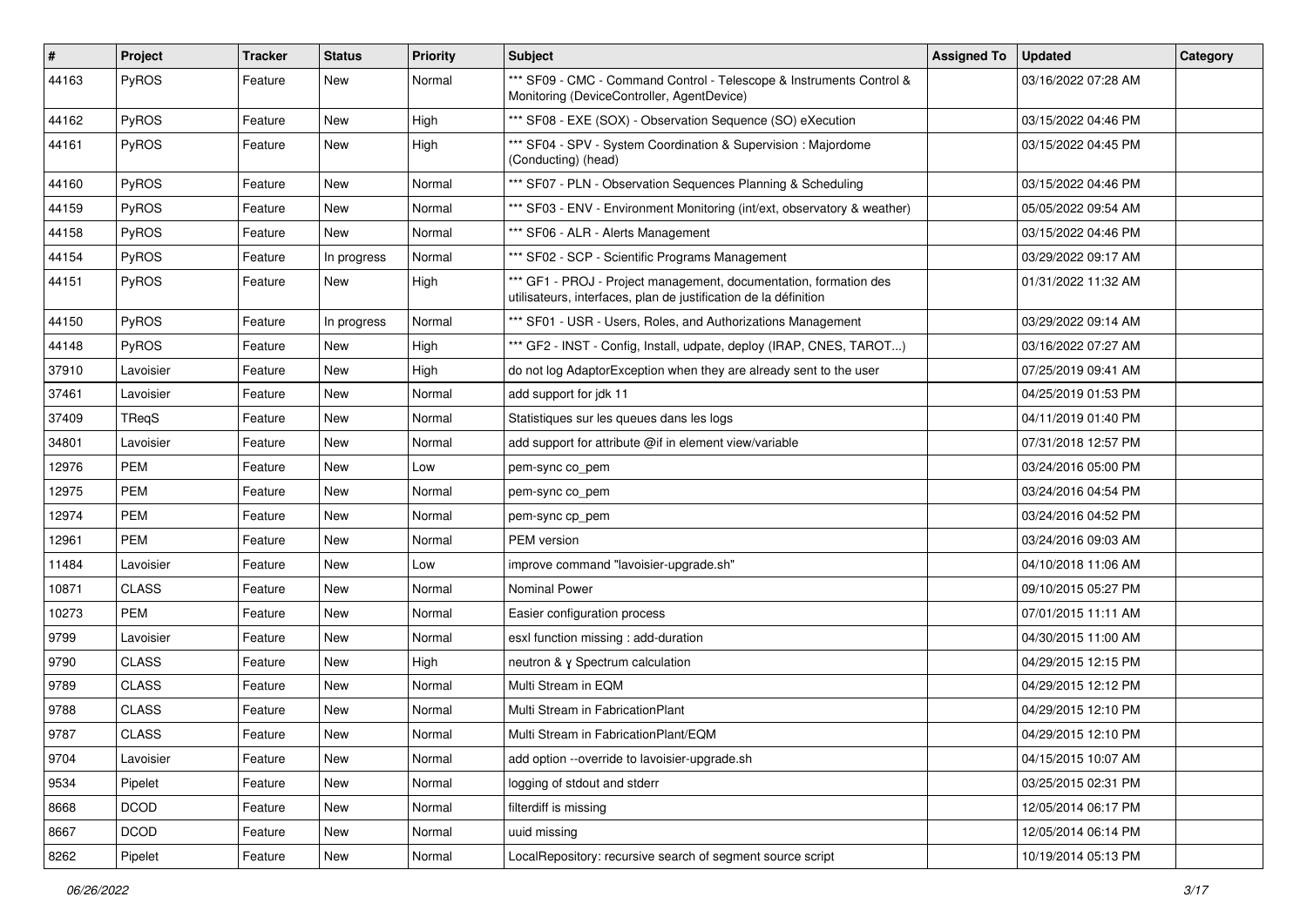| $\pmb{\#}$ | Project                                     | <b>Tracker</b> | <b>Status</b> | <b>Priority</b> | Subject                                                          | <b>Assigned To</b> | <b>Updated</b>      | Category |
|------------|---------------------------------------------|----------------|---------------|-----------------|------------------------------------------------------------------|--------------------|---------------------|----------|
| 8132       | Lavoisier                                   | Feature        | New           | Normal          | support attribute @first-child-attributes in <element></element> |                    | 09/30/2014 04:28 PM |          |
| 7811       | Lavoisier                                   | Feature        | New           | Normal          | support server-side argument validation with XPath               |                    | 07/30/2014 05:05 PM |          |
| 7460       | Lavoisier                                   | Feature        | New           | High            | support HTTP proxy                                               |                    | 02/17/2015 01:04 PM |          |
| 7037       | <b>Topology Manager</b>                     | Feature        | New           | Normal          | Configuration file for TM                                        |                    | 04/30/2014 03:11 PM |          |
| 6748       | <b>CLASS</b>                                | Feature        | New           | Normal          | Charger un parc présimulé à partir du .root                      |                    | 04/03/2014 11:36 AM |          |
| 5757       | <b>Topology Manager</b>                     | Feature        | New           | Low             | Topology manager- error detection in mezzanine                   |                    | 01/07/2014 01:29 PM |          |
| 5751       | <b>Electronic Control</b><br>and Monitoring | Feature        | New           | Low             | buildcfg with some error message                                 |                    | 01/06/2014 05:43 PM |          |
| 5729       | <b>Topology Manager</b>                     | Feature        | New           | Low             | Title in firefox                                                 |                    | 01/03/2014 06:58 PM |          |
| 5726       | <b>Topology Manager</b>                     | Feature        | New           | Normal          | Display                                                          |                    | 01/06/2014 09:21 AM |          |
| 5503       | <b>DCOD</b>                                 | Feature        | New           | Low             | test ada 2012 in ./configure                                     |                    | 11/13/2013 04:54 PM |          |
| 5377       | <b>CLASS</b>                                | Feature        | New           | Low             | enrichment factory                                               |                    | 10/21/2013 03:15 PM |          |
| 5376       | <b>CLASS</b>                                | Feature        | New           | Low             | Reactor batch creation                                           |                    | 10/21/2013 03:14 PM |          |
| 5350       | <b>CLASS</b>                                | Feature        | New           | Low             | Set some quality criteria on Pu when building a MOX fuel         |                    | 10/22/2013 11:50 AM |          |
| 5329       | <b>CLASS</b>                                | Feature        | New           | Low             | Power density                                                    |                    | 10/14/2013 05:58 PM |          |
| 3992       | Pipelet                                     | Feature        | New           | Low             | directory in data with specific color                            |                    | 02/20/2013 05:19 PM |          |
| 3039       | APCScheduler                                | Feature        | New           | Normal          | création de tarball sans exécutable                              |                    | 07/31/2012 06:11 PM |          |
| 3022       | <b>AGATA DAQ</b>                            | Feature        | New           | Low             | [ELOG] change the "From"                                         |                    | 07/26/2012 10:18 AM |          |
| 2112       | LC <sub>2</sub>                             | Feature        | New           | Low             | Rorc lib                                                         |                    | 04/08/2013 06:11 PM |          |
| 2076       | LC <sub>2</sub>                             | Feature        | New           | Low             | Finer grained report for boot Crocus script                      |                    | 10/11/2011 02:18 PM |          |
| 959        | SphereLib                                   | Feature        | New           | Low             | intégrer ginp                                                    |                    | 10/06/2010 11:30 AM |          |
| 890        | SphereLib                                   | Feature        | New           | Low             | spline with order $=$ 3                                          |                    | 09/06/2010 03:08 PM |          |
| 755        | SphereLib                                   | Feature        | New           | Normal          | Parallélisation de cat2mask                                      |                    | 06/14/2010 04:34 PM |          |
| 754        | SphereLib                                   | Feature        | New           | Normal          | Parallélisation de la routine apodize_mask                       |                    | 06/14/2010 04:33 PM |          |
| 631        | ftsmonitor                                  | Feature        | New           | Low             | History of a DN access                                           |                    | 10/22/2010 10:10 AM |          |
| 597        | Oval                                        | Feature        | New           | Normal          | YAML comme langage de configuration?                             |                    | 05/11/2010 01:36 PM |          |
| 520        | TReqS                                       | Feature        | New           | Normal          | Communication entre Serveur et Client sans Base de données       |                    | 03/24/2015 04:37 PM |          |
| 517        | TReqS                                       | Feature        | New           | Normal          | Outils d'administation pour Treqs                                |                    | 03/24/2015 04:29 PM |          |
| 516        | TReqS                                       | Feature        | New           | Normal          | Désactiver des queues                                            |                    | 03/24/2015 04:24 PM |          |
| 500        | TReqS                                       | Feature        | New           | Low             | Injecter les information d'opération vers COLLOS                 |                    | 03/24/2015 04:29 PM |          |
| 425        | TReqS                                       | Feature        | New           | Low             | Durée de vie des métadata                                        |                    | 03/24/2015 04:30 PM |          |
| 423        | TReqS                                       | Feature        | New           | High            | Écrire une toolbox pour administration                           |                    | 03/24/2015 04:40 PM |          |
| 416        | TReqS                                       | Feature        | In progress   | Normal          | État drainé pour TReqS                                           |                    | 03/24/2015 04:04 PM |          |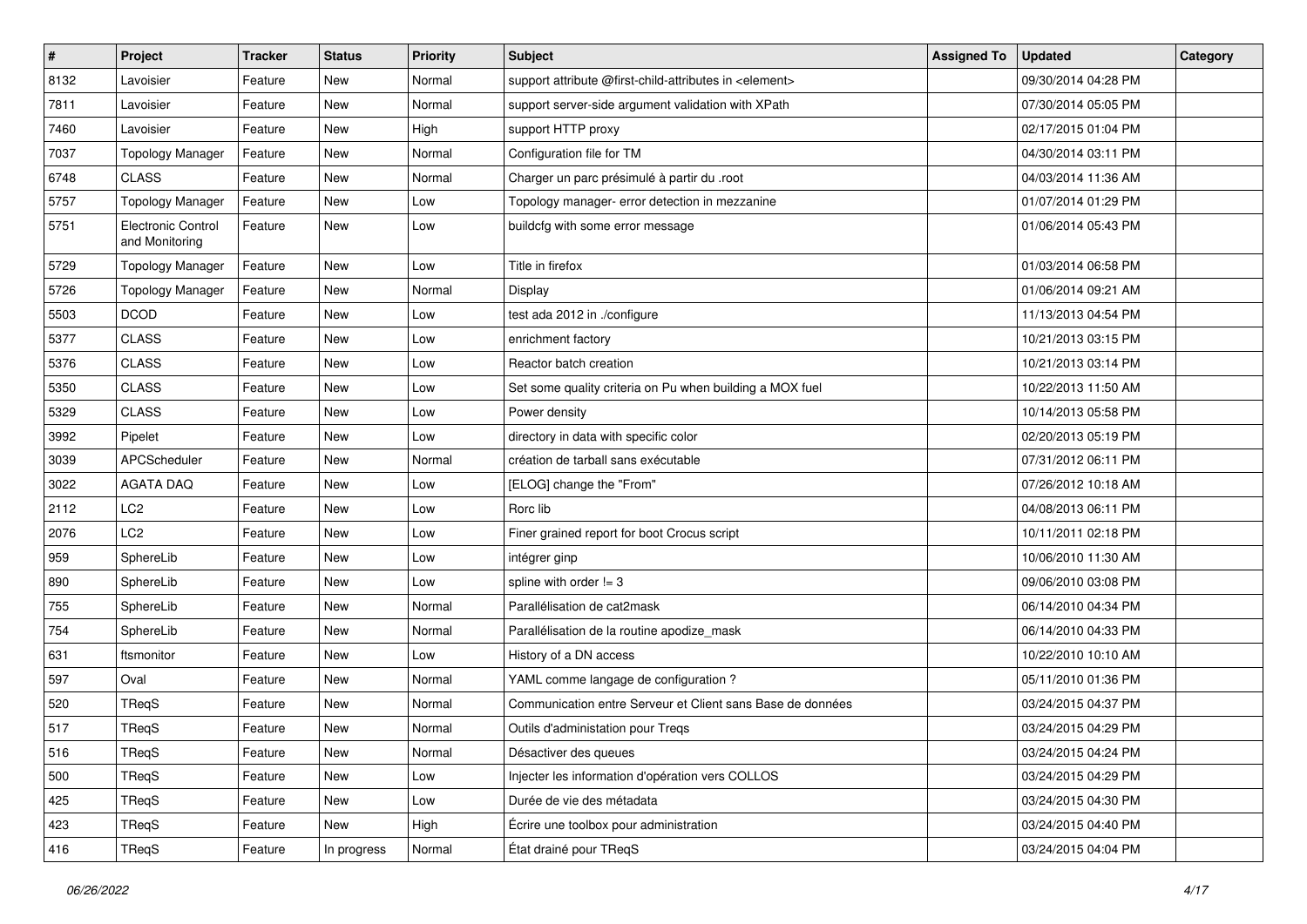| $\pmb{\#}$ | Project                 | <b>Tracker</b> | <b>Status</b> | <b>Priority</b> | <b>Subject</b>                                     | <b>Assigned To</b> | <b>Updated</b>      | Category |
|------------|-------------------------|----------------|---------------|-----------------|----------------------------------------------------|--------------------|---------------------|----------|
| 388        | TReqS                   | Feature        | New           | High            | Possibilités d'interactions avec le serveur TReqS  |                    | 03/24/2015 04:06 PM |          |
| 202        | Smurf                   | Feature        | New           | Low             | Smurf::DB::Getopt add fping to smelect             |                    | 10/21/2009 04:46 PM |          |
| 93         | RIsngCons               | Feature        | New           | Low             | Touche pour forcer le renouvellement de cache      |                    | 03/31/2009 10:16 AM |          |
| 87         | RIsngCons               | Feature        | New           | Low             | Limiter la taille du cache                         |                    | 03/30/2009 03:32 PM |          |
| 86         | RIsngCons               | Feature        | New           | Low             | Tris dynamiques                                    |                    | 03/30/2009 03:31 PM |          |
| 36236      | IN2P3-Forge             | Support        | New           | High            | Synchronisation demandée pour un serveur Mercurial |                    | 04/13/2021 09:07 AM |          |
| 35994      | IN2P3-Forge             | Support        | New           | Normal          | Synchronisation demandée pour un serveur Mercurial |                    | 01/11/2019 03:10 PM |          |
| 16628      | CC-IN2P3                | Support        | New           | Normal          | Sèche cheveux dans le vestiaire                    |                    | 01/12/2017 02:37 PM |          |
| 10065      | <b>CLASS</b>            | Support        | New           | Normal          | Multi-Threading in CLASS                           |                    | 06/05/2015 11:30 AM |          |
| 9491       | JEM-EUSO                | Support        | New           | Normal          | need to access also to AWG Euso balloon documents  |                    | 03/18/2015 03:36 PM |          |
| 7041       | <b>Topology Manager</b> | Support        | New           | Normal          | Sub repositories                                   |                    | 04/30/2014 03:52 PM |          |
| 5739       | <b>AGATA DAQ</b>        | Support        | New           | Low             | visu1 out                                          |                    | 01/04/2014 01:46 PM |          |
| 49944      | <b>GRAND</b>            | Task           | New           | Normal          | WP 10.3: data analysis                             |                    | 03/18/2022 04:45 PM |          |
| 49943      | <b>GRAND</b>            | Task           | New           | Normal          | WP 10.2: data taking                               |                    | 03/18/2022 04:45 PM |          |
| 49942      | <b>GRAND</b>            | Task           | New           | Normal          | WP 10.1: deployment                                |                    | 03/18/2022 04:45 PM |          |
| 49941      | <b>GRAND</b>            | Task           | New           | Normal          | WP 10: GP 300 setup                                |                    | 03/18/2022 04:45 PM |          |
| 49940      | <b>GRAND</b>            | Task           | New           | Normal          | WP 9.5: data analysis                              |                    | 03/18/2022 03:35 PM |          |
| 49939      | <b>GRAND</b>            | Task           | New           | Normal          | WP 9.4: data taking                                |                    | 06/23/2022 08:19 PM |          |
| 49938      | <b>GRAND</b>            | Task           | New           | Normal          | WP 9.3: deployment commissioning                   |                    | 03/18/2022 03:27 PM |          |
| 49937      | <b>GRAND</b>            | Task           | New           | Normal          | WP 9.2: production detector adaptation             |                    | 03/18/2022 03:32 PM |          |
| 49936      | <b>GRAND</b>            | Task           | New           | Normal          | WP 9.1: detector design adaptation                 |                    | 03/21/2022 03:18 PM |          |
| 49935      | <b>GRAND</b>            | Task           | New           | Normal          | WP 9: Nançay setup                                 |                    | 03/18/2022 12:20 AM |          |
| 49934      | <b>GRAND</b>            | Task           | <b>New</b>    | Normal          | WP 8.3: trigger evaluation                         |                    | 03/21/2022 10:28 AM |          |
| 49933      | <b>GRAND</b>            | Task           | New           | Normal          | WP 8.2: final reconstruction                       |                    | 03/18/2022 04:39 PM |          |
| 49932      | <b>GRAND</b>            | Task           | New           | Normal          | WP 8.1: SLT info definition                        |                    | 03/18/2022 04:39 PM |          |
| 49931      | <b>GRAND</b>            | Task           | New           | Normal          | WP 8: data reconstruction study                    |                    | 03/21/2022 10:28 AM |          |
| 49930      | <b>GRAND</b>            | Task           | New           | Normal          | WP 7: second level trigger (SLT)                   |                    | 03/21/2022 10:28 AM |          |
| 49929      | GRAND                   | Task           | New           | Normal          | WP 6.4: frontend implementation                    |                    | 04/14/2022 02:24 PM |          |
| 49928      | GRAND                   | Task           | New           | Normal          | WP 6.3: testbench                                  |                    | 06/24/2022 12:58 PM |          |
| 49927      | GRAND                   | Task           | New           | Normal          | WP 6.2: analytical method                          |                    | 06/24/2022 12:41 PM |          |
| 49926      | <b>GRAND</b>            | Task           | New           | Normal          | WP 6.1: neuronal network method                    |                    | 03/21/2022 01:40 PM |          |
| 49925      | GRAND                   | Task           | New           | Normal          | WP 6: first level trigger (FLT)                    |                    | 03/21/2022 10:28 AM |          |
| 49924      | GRAND                   | Task           | New           | Normal          | WP 5.2: noise event selection                      |                    | 03/18/2022 05:13 PM |          |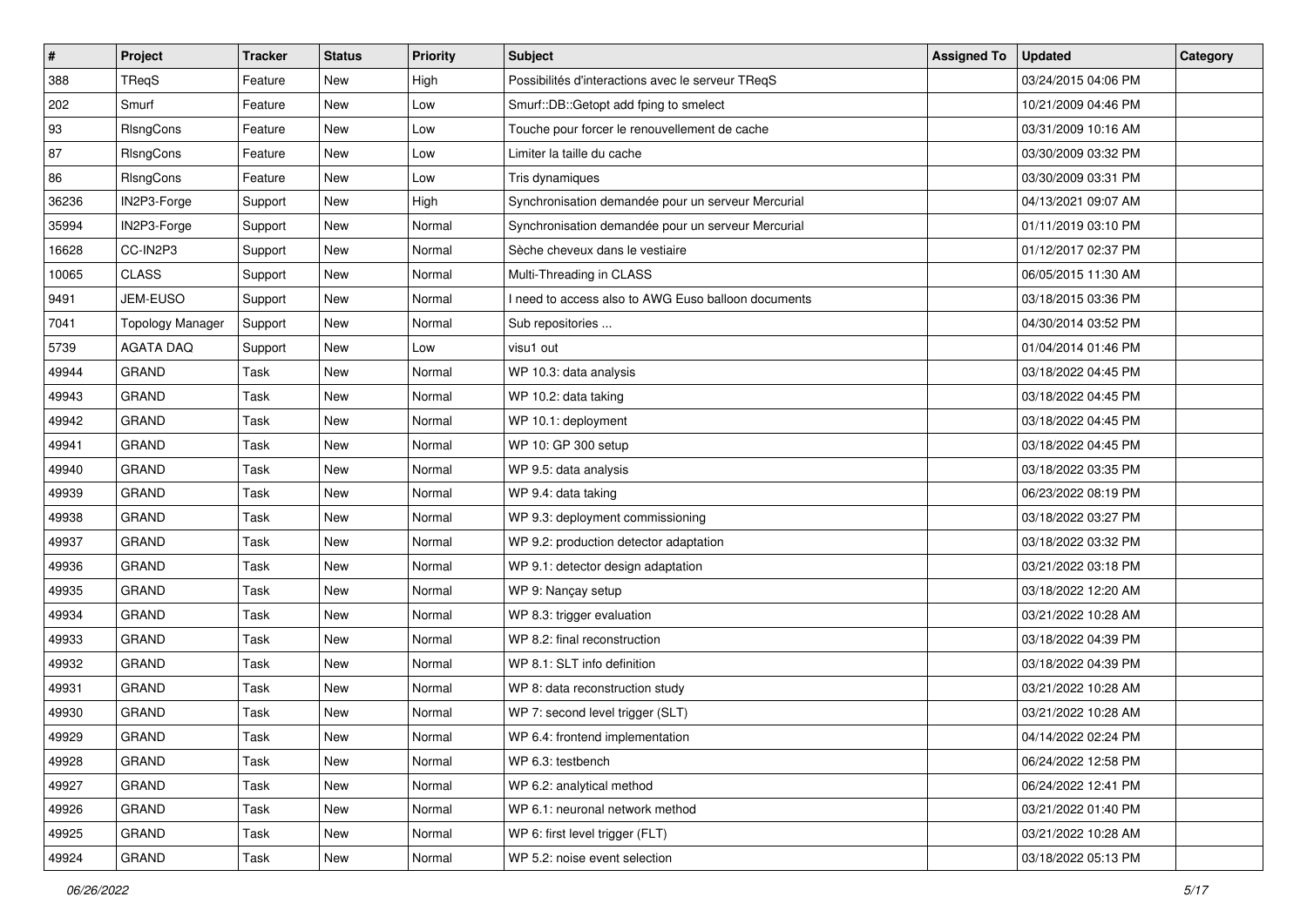| #     | Project      | <b>Tracker</b> | <b>Status</b> | <b>Priority</b> | <b>Subject</b>                                                                 | <b>Assigned To</b> | <b>Updated</b>      | Category |
|-------|--------------|----------------|---------------|-----------------|--------------------------------------------------------------------------------|--------------------|---------------------|----------|
| 49923 | <b>GRAND</b> | Task           | New           | Normal          | WP 5.5: EAS selection                                                          |                    | 03/18/2022 05:13 PM |          |
| 49922 | <b>GRAND</b> | Task           | New           | Normal          | WP 5.4: reconstruction                                                         |                    | 03/18/2022 05:13 PM |          |
| 49921 | <b>GRAND</b> | Task           | New           | Normal          | WP 5.3: calibration                                                            |                    | 03/18/2022 05:13 PM |          |
| 49919 | GRAND        | Task           | <b>New</b>    | Normal          | WP 5.1: data taking                                                            |                    | 03/18/2022 05:13 PM |          |
| 49918 | <b>GRAND</b> | Task           | New           | Normal          | WP 5: GP 13/100 experimental DB analysis                                       |                    | 03/18/2022 05:13 PM |          |
| 49917 | <b>GRAND</b> | Task           | New           | Normal          | WP 4.2: validation                                                             |                    | 03/18/2022 03:08 PM |          |
| 49916 | <b>GRAND</b> | Task           | New           | Normal          | WP 4.1: production, storing & management                                       |                    | 03/18/2022 03:06 PM |          |
| 49915 | <b>GRAND</b> | Task           | New           | Normal          | WP 4: Creating GRAND simulation                                                |                    | 03/18/2022 12:20 AM |          |
| 49914 | <b>GRAND</b> | Task           | New           | Normal          | WP 3.4: code distribution, software env.                                       |                    | 06/24/2022 01:41 PM |          |
| 49912 | <b>GRAND</b> | Task           | New           | Normal          | WP 3.3: manage software infra : CI, quality, DB engine                         |                    | 03/18/2022 03:03 PM |          |
| 49911 | <b>GRAND</b> | Task           | New           | Normal          | WP 3.2: calibration monotoring DB                                              |                    | 03/18/2022 05:13 PM |          |
| 49910 | <b>GRAND</b> | Task           | <b>New</b>    | Normal          | WP 3.1: manage data event DB                                                   |                    | 06/24/2022 01:55 PM |          |
| 49909 | <b>GRAND</b> | Task           | New           | Normal          | WP 3: software infra and database                                              |                    | 06/24/2022 01:48 PM |          |
| 49906 | <b>GRAND</b> | Task           | New           | Normal          | WP 1.1: finance                                                                |                    | 03/18/2022 05:13 PM |          |
| 49905 | <b>GRAND</b> | Task           | New           | Normal          | WP 1: GRAND management                                                         |                    | 03/18/2022 05:13 PM |          |
| 49904 | <b>GRAND</b> | Task           | New           | Normal          | WP 2.9: detector monotoring                                                    |                    | 03/18/2022 05:13 PM |          |
| 49903 | <b>GRAND</b> | Task           | <b>New</b>    | Normal          | WP 2.8: detector calibration                                                   |                    | 03/18/2022 05:13 PM |          |
| 49901 | <b>GRAND</b> | Task           | New           | Normal          | WP 2.6: common tools                                                           |                    | 03/18/2022 05:13 PM |          |
| 49900 | <b>GRAND</b> | Task           | New           | Normal          | WP 2.5: reconstruction method                                                  |                    | 03/18/2022 02:57 PM |          |
| 49899 | <b>GRAND</b> | Task           | New           | Normal          | WP 2.4: antenna network simulation                                             |                    | 06/24/2022 02:48 PM |          |
| 49898 | <b>GRAND</b> | Task           | New           | Normal          | WP 2.3: unit detector modeling and coding                                      |                    | 06/24/2022 02:11 PM |          |
| 49897 | <b>GRAND</b> | Task           | New           | Normal          | WP 2.2: input output format fie                                                |                    | 03/18/2022 12:22 AM |          |
| 49896 | <b>GRAND</b> | Task           | New           | Normal          | WP 2.1: software architecture and optimization                                 |                    | 03/18/2022 05:13 PM |          |
| 49895 | <b>GRAND</b> | Task           | New           | Normal          | WP 2: GRANDLIB modelization and software                                       |                    | 06/24/2022 02:48 PM |          |
| 49890 | PyROS        | Task           | New           | Normal          | Global Start & Stop (safe)                                                     |                    | 03/16/2022 04:52 PM |          |
| 49889 | PyROS        | Task           | New           | Normal          | Backup                                                                         |                    | 03/16/2022 04:49 PM |          |
| 49888 | PyROS        | Task           | New           | Normal          | Firewall                                                                       |                    | 03/16/2022 04:48 PM |          |
| 49887 | PyROS        | Task           | New           | Normal          | Hardware                                                                       |                    | 03/16/2022 04:47 PM |          |
| 49886 | PyROS        | Task           | New           | Normal          | System watch (Nagios, )                                                        |                    | 03/16/2022 04:47 PM |          |
| 49885 | PyROS        | Task           | New           | Normal          | Network                                                                        |                    | 03/16/2022 04:46 PM |          |
| 49878 | PyROS        | Task           | New           | Normal          | SF02-SCP integration - Lancement auto de l'agent de gestion du SP<br>lifecycle |                    | 03/16/2022 10:37 AM |          |
| 49876 | PyROS        | Task           | New           | Normal          | Guitastro integration                                                          |                    | 03/16/2022 07:28 AM |          |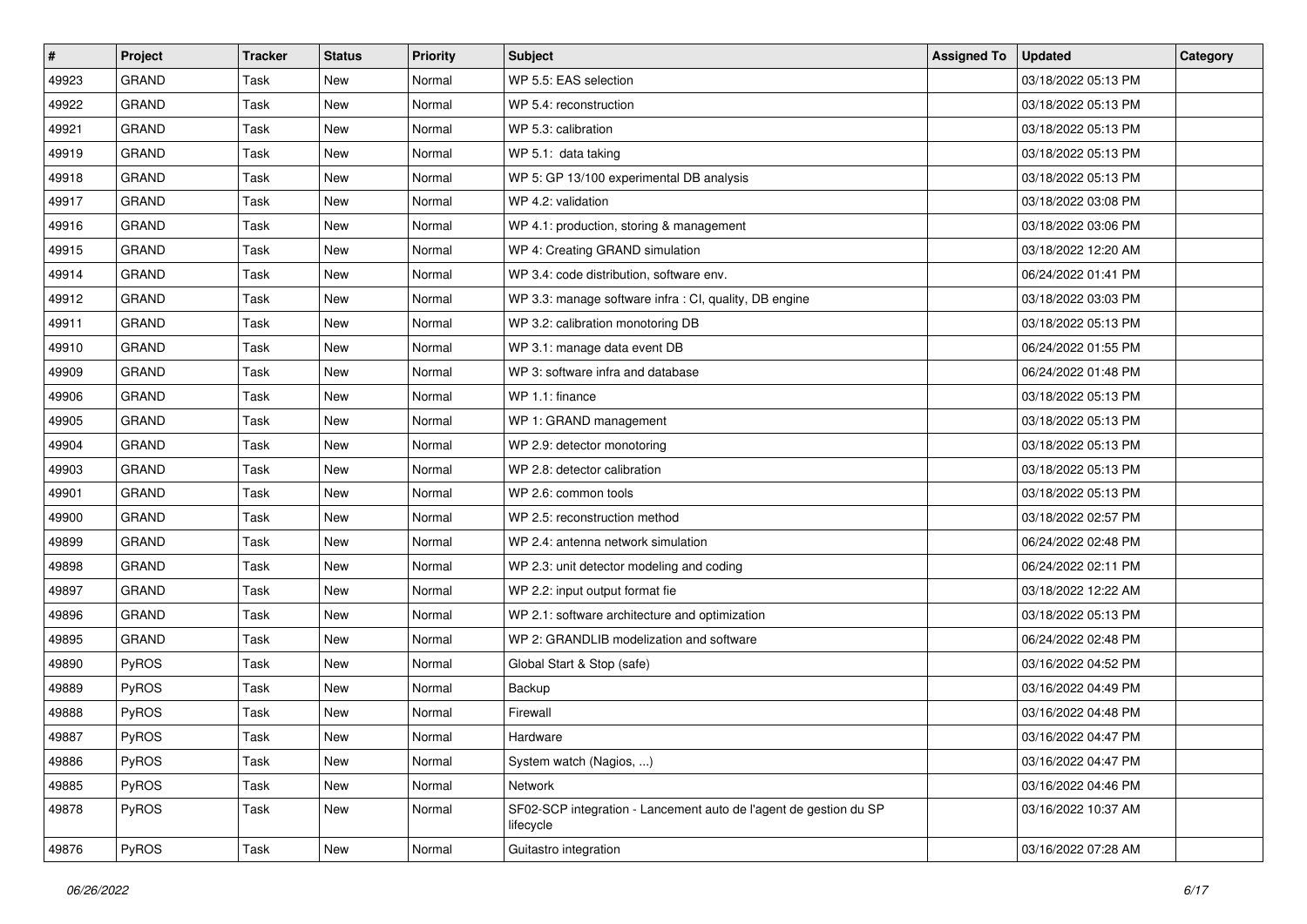| #     | Project      | <b>Tracker</b> | <b>Status</b> | <b>Priority</b> | Subject                                                                                                                               | <b>Assigned To</b> | <b>Updated</b>      | Category |
|-------|--------------|----------------|---------------|-----------------|---------------------------------------------------------------------------------------------------------------------------------------|--------------------|---------------------|----------|
| 49875 | PyROS        | Task           | New           | Normal          | (classic) Installation Guitastro & dependencies                                                                                       |                    | 03/16/2022 07:27 AM |          |
| 49874 | PyROS        | Task           | New           | Normal          | (docker) Installation Guitastro & dependencies                                                                                        |                    | 03/16/2022 07:26 AM |          |
| 49872 | PyROS        | Task           | New           | Normal          | Restauration de la config par défaut                                                                                                  |                    | 03/15/2022 11:10 PM |          |
| 49871 | PyROS        | Task           | New           | Normal          | Config par défaut (à définir)                                                                                                         |                    | 03/15/2022 11:11 PM |          |
| 49870 | PyROS        | Task           | New           | Normal          | Config générale : logo, pagination, couleurs, options générales, options par<br>feature,                                              |                    | 03/15/2022 11:11 PM |          |
| 49543 | PyROS        | Task           | New           | Normal          | Users View (list & 1)                                                                                                                 |                    | 02/23/2022 06:06 PM |          |
| 49262 | <b>PyROS</b> | Task           | In progress   | Normal          | Sequence Validation                                                                                                                   |                    | 02/03/2022 02:50 PM |          |
| 49253 | PyROS        | Task           | New           | Normal          | READ 1 & list                                                                                                                         |                    | 02/21/2022 03:21 PM |          |
| 49252 | PyROS        | Task           | New           | Normal          | <b>WEB FORM</b>                                                                                                                       |                    | 02/17/2022 01:59 PM |          |
| 49250 | PyROS        | Task           | New           | Normal          | <b>CREATE/UPDATE Sequence</b>                                                                                                         |                    | 02/23/2022 12:02 PM |          |
| 49249 | PyROS        | Task           | In progress   | Normal          | General Menu for this feature                                                                                                         |                    | 02/03/2022 09:39 AM |          |
| 49247 | PyROS        | Task           | New           | Normal          | State diagram (doc)                                                                                                                   |                    | 02/03/2022 09:34 AM |          |
| 49246 | PyROS        | Task           | New           | Normal          | Sequence Lifecycle (status)                                                                                                           |                    | 02/03/2022 09:34 AM |          |
| 49210 | PyROS        | Task           | New           | Normal          | CONFIGURATION GENERALE                                                                                                                |                    | 03/15/2022 11:11 PM |          |
| 49157 | <b>PyROS</b> | Task           | New           | Normal          | Super Super Agent qui surveille l'ensemble des super agents sur chaque<br>noeud (?)                                                   |                    | 01/31/2022 12:12 PM |          |
| 49156 | PyROS        | Task           | New           | Normal          | Super Agent qui démarre et stoppe les autres agents, et surveille leur<br>bonne santé (les relance si besoin) => sur chaque noeud (?) |                    | 01/31/2022 12:12 PM |          |
| 49155 | PyROS        | Task           | New           | Normal          | Architecture décentralisée en plusieurs noeuds (communication via BD)                                                                 |                    | 01/31/2022 12:09 PM |          |
| 49152 | PyROS        | Task           | New           | Normal          | RUN/EXEC - Start & Stop software (et Agents)                                                                                          |                    | 05/24/2022 02:55 PM |          |
| 49151 | PyROS        | Task           | New           | Normal          | Script central (pyros.py)                                                                                                             |                    | 01/31/2022 11:36 AM |          |
| 49149 | PyROS        | Task           | New           | High            | SCRIPT RUN (PYROS/pyros.py) (uniquement pour la partie execution)                                                                     |                    | 05/24/2022 02:55 PM |          |
| 49136 | <b>PyROS</b> | Task           | New           | Normal          | GF04-SECU - Logging integration                                                                                                       |                    | 01/29/2022 12:54 AM |          |
| 49135 | PyROS        | Task           | New           | Normal          | SF15-SST integration                                                                                                                  |                    | 01/29/2022 12:48 AM |          |
| 49134 | PyROS        | Task           | New           | Normal          | SF14-OBC integration                                                                                                                  |                    | 01/29/2022 12:52 AM |          |
| 49133 | PyROS        | Task           | New           | Normal          | SF13-IAF integration                                                                                                                  |                    | 01/29/2022 12:47 AM |          |
| 49132 | PyROS        | Task           | New           | Normal          | SF12-IAN integration                                                                                                                  |                    | 01/29/2022 12:48 AM |          |
| 49131 | PyROS        | Task           | New           | Normal          | SF11-IPC integration                                                                                                                  |                    | 01/29/2022 12:46 AM |          |
| 49130 | PyROS        | Task           | New           | Normal          | SF10-CAL integration                                                                                                                  |                    | 01/29/2022 12:46 AM |          |
| 49129 | PyROS        | Task           | New           | Normal          | SF09-CMC integration                                                                                                                  |                    | 01/29/2022 12:46 AM |          |
| 49128 | PyROS        | Task           | New           | Normal          | SF08-EXE integration                                                                                                                  |                    | 01/29/2022 12:45 AM |          |
| 49127 | PyROS        | Task           | New           | Normal          | SF07-PLN integration                                                                                                                  |                    | 01/29/2022 12:45 AM |          |
| 49126 | PyROS        | Task           | New           | Normal          | SF06-ALR integration                                                                                                                  |                    | 01/29/2022 12:45 AM |          |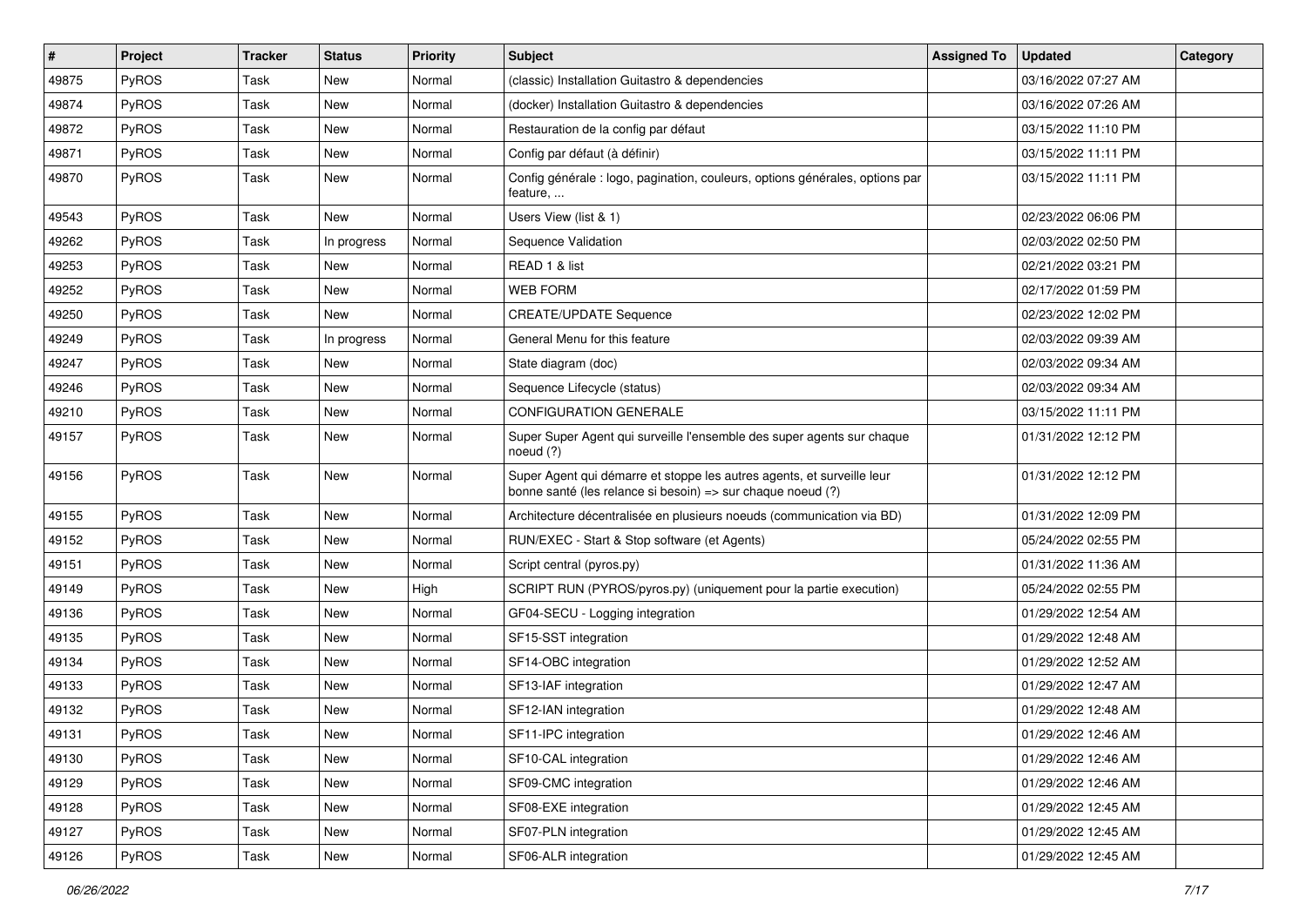| #     | Project      | <b>Tracker</b> | <b>Status</b> | Priority  | Subject                                                                                          | <b>Assigned To</b> | <b>Updated</b>      | Category |
|-------|--------------|----------------|---------------|-----------|--------------------------------------------------------------------------------------------------|--------------------|---------------------|----------|
| 49125 | PyROS        | <b>Task</b>    | New           | Normal    | SF05-SEQ integration                                                                             |                    | 03/15/2022 11:03 PM |          |
| 49124 | PyROS        | Task           | New           | Normal    | SF04-SPV integration                                                                             |                    | 01/29/2022 12:44 AM |          |
| 49123 | PyROS        | Task           | New           | Normal    | SF03-ENV integration                                                                             |                    | 01/29/2022 12:50 AM |          |
| 49122 | PyROS        | Task           | New           | Normal    | SF02-SCP integration                                                                             |                    | 01/29/2022 12:50 AM |          |
| 49121 | PyROS        | Task           | New           | Normal    | SF01-USR integration                                                                             |                    | 01/29/2022 12:50 AM |          |
| 49120 | PyROS        | Task           | New           | Normal    | General Design (structure, design, responsive, CSS)                                              |                    | 01/29/2022 12:50 AM |          |
| 48307 | PyROS        | Task           | New           | Normal    | Send, Receive, and Process Commands (Agent <= > Agent)                                           |                    | 12/14/2021 02:57 PM |          |
| 48290 | PyROS        | Task           | New           | Normal    | Auto mode                                                                                        |                    | 12/14/2021 12:35 PM |          |
| 48289 | PyROS        | Task           | New           | Normal    | Entity (AgentDevice class)                                                                       |                    | 12/14/2021 12:32 PM |          |
| 48288 | PyROS        | Task           | New           | Normal    | Entity (DeviceController class)                                                                  |                    | 12/14/2021 12:31 PM |          |
| 48287 | PyROS        | Task           | New           | Normal    | cRuD (only Read & Delete) - View (& Kill) currently running Agents                               |                    | 12/14/2021 12:26 PM |          |
| 48286 | PyROS        | Task           | New           | Normal    | Lancement auto et gestion des éventuels AgentDevices associés                                    |                    | 12/14/2021 12:22 PM |          |
| 48285 | PyROS        | Task           | New           | Normal    | Lancement auto et gestion du DeviceController associé                                            |                    | 12/14/2021 12:22 PM |          |
| 48284 | PyROS        | Task           | New           | Normal    | Lancement auto et gestion des Components associés (qui sont aussi des<br>DeviceController)       |                    | 12/14/2021 12:20 PM |          |
| 48280 | PyROS        | Task           | New           | Normal    | Agent dérivé de l'Agent général (ex: AgentA, AgentB, AgentC, ou AgentM<br>pour le envmonitoring) |                    | 12/14/2021 03:00 PM |          |
| 48279 | PyROS        | Task           | New           | Normal    | General LOGGING (fichiers texte, écran en mode debug)                                            |                    | 03/16/2022 04:45 PM |          |
| 48278 | PyROS        | Task           | New           | High      | AGENT général (dont dépendent tous les agents et AgentDevices)                                   |                    | 01/29/2022 01:05 AM |          |
| 48276 | PyROS        | Task           | <b>New</b>    | Normal    | Scripts d'installation docker                                                                    |                    | 12/14/2021 11:44 AM |          |
| 48275 | <b>PyROS</b> | Task           | New           | Normal    | version PROD TNC Nouvelle Calédonie - instance docker de production<br>sur site final            |                    | 12/14/2021 11:42 AM |          |
| 48274 | PyROS        | Task           | New           | Normal    | version TEST TNC France - instance docker de test en France                                      |                    | 12/14/2021 11:42 AM |          |
| 48273 | PyROS        | Task           | New           | Normal    | version DEV guitalens - instance docker sur serveur guitalens                                    |                    | 12/14/2021 11:46 AM |          |
| 48271 | PyROS        | Task           | New           | High      | CLASSIC installation (with venv)                                                                 |                    | 03/16/2022 07:27 AM |          |
| 48270 | <b>PyROS</b> | Task           | New           | Normal    | SCRIPT INSTALL/UPDATE (PYROS/pyros.py) (uniquement pour la partie<br>install & update)           |                    | 02/23/2022 05:57 PM |          |
| 48223 | LabInvent    | Task           | New           | Normal    | instance perso (docker)                                                                          |                    | 12/13/2021 11:08 AM |          |
| 48222 | LabInvent    | Task           | New           | Normal    | (NEW func) Gérer Suivi d'un User                                                                 |                    | 12/13/2021 10:39 AM |          |
| 48005 | LabInvent    | Task           | New           | Normal    | <b>Bugfix toutes les Deprecated Errors</b>                                                       |                    | 12/06/2021 02:37 PM |          |
| 47966 | LabInvent    | Task           | New           | Normal    | Ajouter test Commande (avec devis joint)                                                         |                    | 11/30/2021 04:17 PM |          |
| 47962 | LabInvent    | Task           | New           | Urgent    | (IRAP only) re-install inventirap avec php7                                                      |                    | 11/30/2021 03:17 PM |          |
| 47960 | LabInvent    | Task           | New           | Immediate | <b>CHAMPS</b>                                                                                    |                    | 01/19/2022 03:51 PM |          |
| 47959 | LabInvent    | Task           | New           | Normal    | *** F - ENTITY - Fournisseurs                                                                    |                    | 11/30/2021 12:57 PM |          |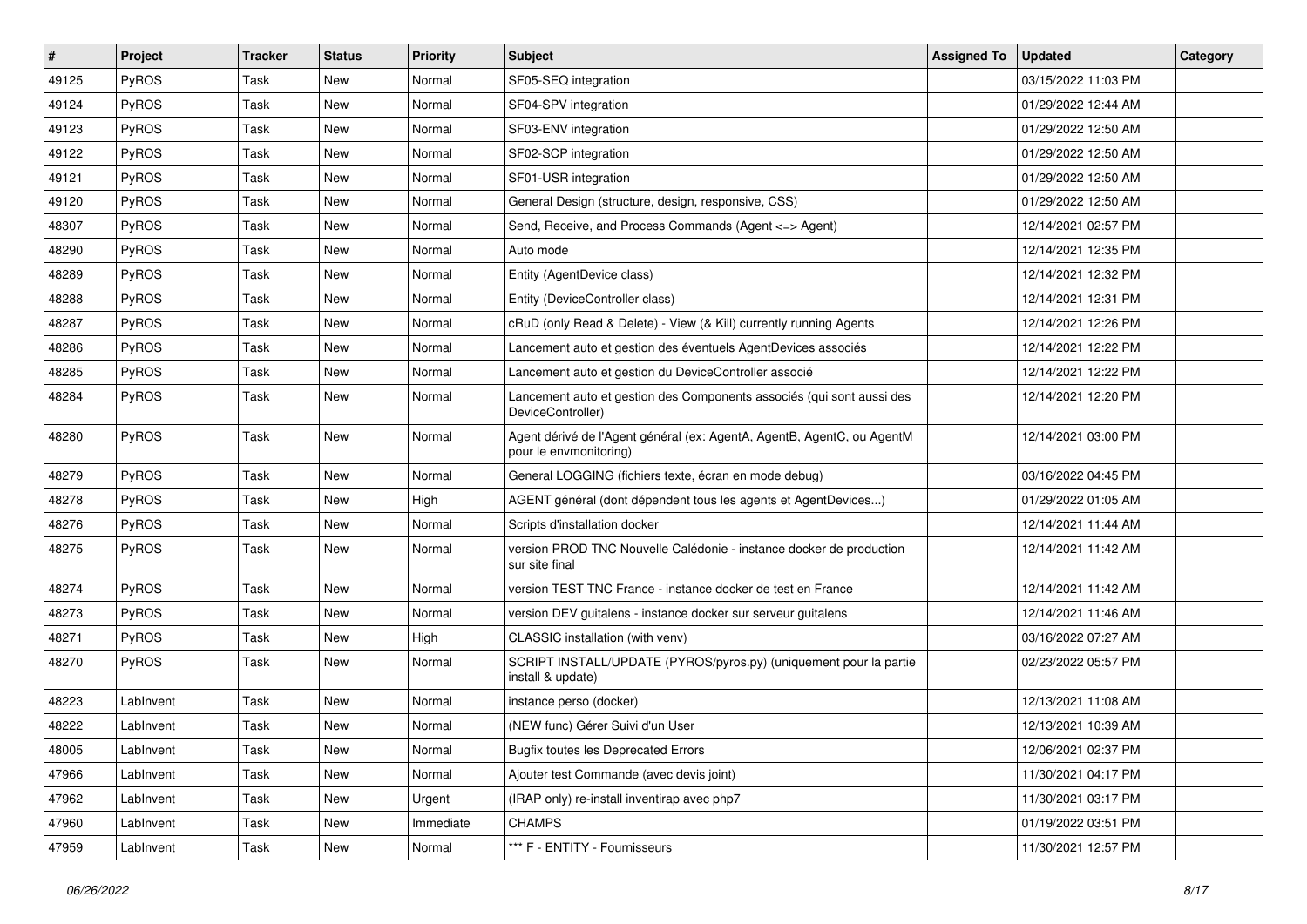| #     | Project   | <b>Tracker</b> | <b>Status</b> | <b>Priority</b> | <b>Subject</b>                                                                            | <b>Assigned To</b> | <b>Updated</b>      | Category |
|-------|-----------|----------------|---------------|-----------------|-------------------------------------------------------------------------------------------|--------------------|---------------------|----------|
| 47958 | LabInvent | Task           | New           | Normal          | delete (generic)                                                                          |                    | 11/30/2021 12:47 PM |          |
| 47954 | LabInvent | Task           | <b>New</b>    | Normal          | 1 - CREATED                                                                               |                    | 11/30/2021 01:27 PM |          |
| 47953 | LabInvent | Task           | New           | Normal          | 2a - TOBEORDERED (optionnel)                                                              |                    | 11/30/2021 01:27 PM |          |
| 47952 | LabInvent | Task           | <b>New</b>    | High            | Ecran d'accueil à restructurer                                                            |                    | 11/30/2021 03:43 PM |          |
| 47950 | LabInvent | Task           | <b>New</b>    | Normal          | DB complète à mettre à jour                                                               |                    | 11/30/2021 12:26 PM |          |
| 47947 | LabInvent | Task           | New           | High            | docker only                                                                               |                    | 12/13/2021 11:07 AM |          |
| 47946 | LabInvent | Task           | New           | Normal          | classic only                                                                              |                    | 12/03/2021 09:50 AM |          |
| 47945 | LabInvent | Task           | <b>New</b>    | Normal          | <b>ALL</b>                                                                                |                    | 11/30/2021 12:23 PM |          |
| 47942 | LabInvent | Task           | <b>New</b>    | High            | index (generic)                                                                           |                    | 11/30/2021 03:48 PM |          |
| 47937 | LabInvent | Task           | <b>New</b>    | High            | Read (index & view) (generic ?)                                                           |                    | 11/30/2021 03:48 PM |          |
| 47936 | LabInvent | Task           | New           | High            | 3-4 - TBO & ARCHIVED                                                                      |                    | 11/30/2021 03:43 PM |          |
| 47935 | LabInvent | Task           | <b>New</b>    | Normal          | 2b - VALIDATED                                                                            |                    | 11/30/2021 01:27 PM |          |
| 47934 | LabInvent | Task           | <b>New</b>    | High            | LIFECYCLE (Status) : CREATED => (TBO) => VALIDATED => TBA =><br><b>ARCHIVED</b>           |                    | 11/30/2021 03:43 PM |          |
| 47930 | LabInvent | Task           | <b>New</b>    | Normal          | *** F - ENTITY - QrCode                                                                   |                    | 11/30/2021 01:26 PM |          |
| 47927 | LabInvent | Task           | <b>New</b>    | High            | A gérer via fichier conf YAML                                                             |                    | 11/30/2021 03:47 PM |          |
| 47926 | LabInvent | Task           | New           | High            | Instance DEMO docker - à installer sur hyp2 puis sur VM pweb3                             |                    | 12/13/2021 11:07 AM |          |
| 47925 | LabInvent | Task           | New           | Normal          | (après cakephp v4) Passer à Php 8                                                         |                    | 11/30/2021 11:48 AM |          |
| 47924 | LabInvent | Task           | New           | Normal          | (après 3.9) Passer à v4                                                                   |                    | 11/30/2021 11:48 AM |          |
| 47922 | LabInvent | Task           | <b>New</b>    | Immediate       | Passer directement à v3.LAST (3.10.1)                                                     |                    | 12/02/2021 04:45 PM |          |
| 47914 | LabInvent | Task           | <b>New</b>    | High            | index (generic)                                                                           |                    | 11/30/2021 03:50 PM |          |
| 47913 | LabInvent | Task           | <b>New</b>    | Normal          | ROLES (profils)                                                                           |                    | 11/30/2021 01:39 PM |          |
| 47912 | LabInvent | Task           | New           | High            | (VUE) Elements et Helper                                                                  |                    | 11/30/2021 03:51 PM |          |
| 47911 | LabInvent | Task           | New           | Normal          | Create/Update (add edit generic)                                                          |                    | 11/30/2021 11:04 AM |          |
| 47907 | LabInvent | Task           | New           | Normal          | *** F - Config YAML (champs materiels) : champs obligatoires,<br>recommandés, ou readonly |                    | 11/30/2021 01:25 PM |          |
| 47906 | LabInvent | Task           | <b>New</b>    | Urgent          | Champs virtuels                                                                           |                    | 11/30/2021 03:50 PM |          |
| 47905 | LabInvent | Task           | <b>New</b>    | Urgent          | Read (index & view) (generic)                                                             |                    | 12/01/2021 11:21 AM |          |
| 47903 | LabInvent | Task           | New           | Urgent          | Rappels automatiques pour les suivis récurrents (périodiques)                             |                    | 12/01/2021 11:17 AM |          |
| 47901 | LabInvent | Task           | <b>New</b>    | Urgent          | Read (view & index)                                                                       |                    | 12/01/2021 11:17 AM |          |
| 47899 | LabInvent | Task           | <b>New</b>    | Urgent          | view (generic)                                                                            |                    | 12/01/2021 11:21 AM |          |
| 47897 | LabInvent | Task           | New           | High            | *** F - Stats (Users)                                                                     |                    | 11/30/2021 03:48 PM |          |
| 47893 | LabInvent | Task           | New           | Normal          | Views                                                                                     |                    | 11/30/2021 01:21 PM |          |
| 47890 | LabInvent | Task           | New           | High            | Commander (demande achat)                                                                 |                    | 01/19/2022 03:48 PM |          |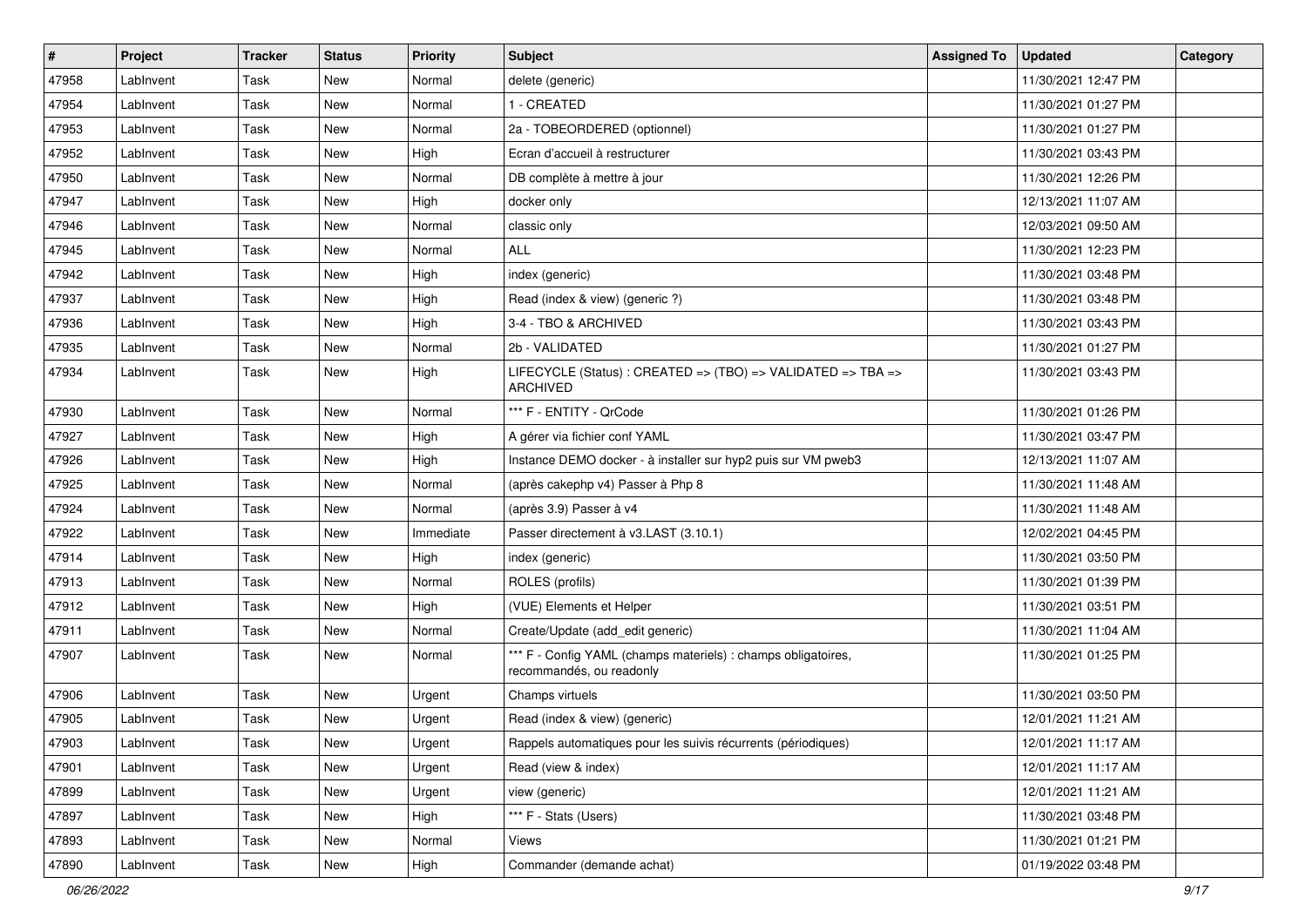| #     | Project   | <b>Tracker</b> | <b>Status</b> | <b>Priority</b> | Subject                                                       | <b>Assigned To</b> | <b>Updated</b>      | Category |
|-------|-----------|----------------|---------------|-----------------|---------------------------------------------------------------|--------------------|---------------------|----------|
| 47889 | LabInvent | Task           | New           | Normal          | Changer statut - setStatusTo*()                               |                    | 11/30/2021 01:19 PM |          |
| 47886 | LabInvent | Task           | New           | Urgent          | <b>Notifications</b>                                          |                    | 11/30/2021 03:45 PM |          |
| 47885 | LabInvent | Task           | New           | Normal          | filtrage (voir formulaire index)                              |                    | 11/30/2021 01:30 PM |          |
| 47884 | LabInvent | Task           | New           | High            | partitionnement par Site (besoin IP2I/LMA)                    |                    | 11/30/2021 03:43 PM |          |
| 47883 | LabInvent | Task           | New           | Normal          | formulaire de recherche multi-critères                        |                    | 11/30/2021 01:30 PM |          |
| 47882 | LabInvent | Task           | New           | High            | Delete - delete                                               |                    | 11/30/2021 03:42 PM |          |
| 47881 | LabInvent | Task           | <b>New</b>    | High            | Read - view                                                   |                    | 11/30/2021 03:42 PM |          |
| 47880 | LabInvent | Task           | New           | Normal          | Read - index                                                  |                    | 11/30/2021 01:16 PM |          |
| 47879 | LabInvent | Task           | New           | High            | Create/Update - add_edit                                      |                    | 11/30/2021 03:42 PM |          |
| 47878 | LabInvent | Task           | New           | High            | Autres                                                        |                    | 11/30/2021 03:44 PM |          |
| 47877 | LabInvent | Task           | New           | High            | find (search)                                                 |                    | 11/30/2021 03:43 PM |          |
| 47876 | LabInvent | Task           | New           | High            | CRUD                                                          |                    | 11/30/2021 03:42 PM |          |
| 47874 | LabInvent | Task           | New           | Urgent          | <b>Stats</b>                                                  |                    | 11/30/2021 03:44 PM |          |
| 47873 | LabInvent | Task           | New           | Normal          | Model (Entity & Table)                                        |                    | 12/01/2021 09:37 AM |          |
| 47872 | LabInvent | Task           | New           | High            | <b>Actions &amp; Vues</b>                                     |                    | 11/30/2021 03:42 PM |          |
| 47871 | LabInvent | Task           | New           | Normal          | Autorisations                                                 |                    | 11/30/2021 01:29 PM |          |
| 47870 | LabInvent | Task           | New           | Normal          | Tests (Materiels)                                             |                    | 11/30/2021 03:38 PM |          |
| 47868 | LabInvent | Task           | New           | Normal          | *** F - Super Entité (AppController, AppTable)                |                    | 11/30/2021 01:34 PM |          |
| 47867 | LabInvent | Task           | New           | High            | *** F - Autorisations (Users)                                 |                    | 11/30/2021 03:47 PM |          |
| 47447 | PyROS     | Task           | New           | Normal          | (F05) ACTIONS (CRUD), VIEWS, and AUTHORIZATIONS               |                    | 02/23/2022 10:45 AM |          |
| 47446 | PyROS     | Task           | New           | Normal          | <b>DOSSIER SSI</b>                                            |                    | 10/11/2021 11:32 AM |          |
| 47445 | PyROS     | Task           | New           | Normal          | CAHIER DE RECETTE (NC)                                        |                    | 10/11/2021 11:31 AM |          |
| 47444 | PyROS     | Task           | New           | Normal          | MANUELS UTILISATION, INSTALLATION, ET MAINTENANCE             |                    | 10/11/2021 11:31 AM |          |
| 47443 | PyROS     | Task           | New           | Normal          | RAPPORT DES TESTS & VALIDATIONS (application du plan de test) |                    | 10/11/2021 11:31 AM |          |
| 47442 | PyROS     | Task           | New           | Normal          | PLAN DE TESTS ET DE VALIDATIONS                               |                    | 10/11/2021 11:33 AM |          |
| 47441 | PyROS     | Task           | New           | Normal          | DOSSIER DE DÉFINITION                                         |                    | 10/11/2021 11:32 AM |          |
| 47440 | PyROS     | Task           | New           | Normal          | <b>LIVRABLES</b>                                              |                    | 10/11/2021 11:29 AM |          |
| 47439 | PyROS     | Task           | New           | Normal          | PA et PK CNES                                                 |                    | 01/31/2022 11:29 AM |          |
| 47438 | PyROS     | Task           | New           | Normal          | PK5 (2023-06) - Doc LIVRABLES (et Présentations)              |                    | 10/11/2021 11:26 AM |          |
| 47437 | PyROS     | Task           | New           | Normal          | PA4.1 (2023-05) - Présentations et Rapport Avancement         |                    | 10/11/2021 11:25 AM |          |
| 47436 | PyROS     | Task           | New           | Normal          | PK4 (2023-02) - Doc LIVRABLES (et Présentations)              |                    | 10/11/2021 11:23 AM |          |
| 47435 | PyROS     | Task           | New           | Normal          | PA3.2 (2023-02) - Présentations et Rapport Avancement         |                    | 10/11/2021 11:22 AM |          |
| 47433 | PyROS     | Task           | New           | Normal          | PA3.1 (2023-01) - Présentations et Rapport Avancement         |                    | 10/11/2021 11:22 AM |          |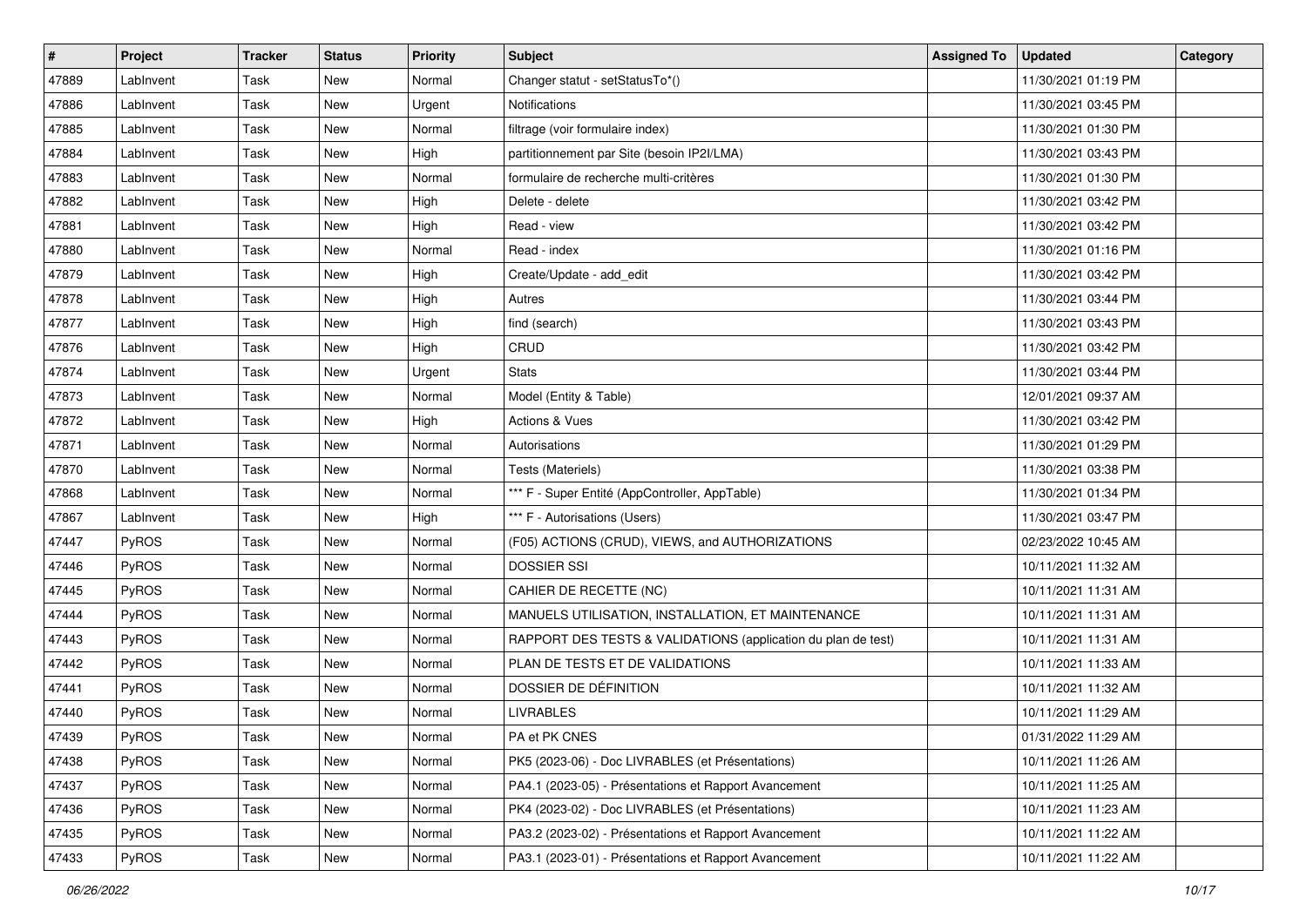| #     | Project | <b>Tracker</b> | <b>Status</b> | <b>Priority</b> | Subject                                                                                     | <b>Assigned To</b> | <b>Updated</b>      | Category |
|-------|---------|----------------|---------------|-----------------|---------------------------------------------------------------------------------------------|--------------------|---------------------|----------|
| 47432 | PyROS   | Task           | New           | Normal          | PK3 (2023-01) - Doc LIVRABLES (et Présentations)                                            |                    | 10/11/2021 11:20 AM |          |
| 47431 | PyROS   | Task           | New           | Normal          | PA2.2 (2022-10) - Présentations et Rapport Avancement                                       |                    | 10/11/2021 11:19 AM |          |
| 47430 | PyROS   | Task           | New           | Normal          | PA2.1 (2022-08) - Présentations et Rapport Avancement                                       |                    | 10/11/2021 11:18 AM |          |
| 47428 | PyROS   | Task           | New           | Normal          | PK2 (2022-06) - Présentations + RA + Doc LIVRABLES                                          |                    | 01/31/2022 11:34 AM |          |
| 47419 | PyROS   | Task           | New           | Normal          | F16 FUNCTIONAL Tests                                                                        |                    | 10/11/2021 10:11 AM |          |
| 47418 | PyROS   | Task           | New           | Normal          | F15 FUNCTIONAL Tests                                                                        |                    | 10/11/2021 10:11 AM |          |
| 47416 | PyROS   | Task           | <b>New</b>    | Normal          | F13 FUNCTIONAL Tests                                                                        |                    | 10/11/2021 10:11 AM |          |
| 47415 | PyROS   | Task           | New           | Normal          | F12 FUNCTIONAL Tests                                                                        |                    | 10/11/2021 10:11 AM |          |
| 47414 | PyROS   | Task           | New           | Normal          | F11 FUNCTIONAL Tests                                                                        |                    | 10/11/2021 10:10 AM |          |
| 47413 | PyROS   | Task           | <b>New</b>    | Normal          | F10 FUNCTIONAL Tests                                                                        |                    | 10/11/2021 10:10 AM |          |
| 47412 | PyROS   | Task           | In progress   | Normal          | F09 Tests                                                                                   |                    | 10/12/2021 03:01 PM |          |
| 47411 | PyROS   | Task           | <b>New</b>    | Normal          | <b>F08 FUNCTIONAL Tests</b>                                                                 |                    | 10/11/2021 10:10 AM |          |
| 47410 | PyROS   | Task           | New           | Normal          | <b>F07 FUNCTIONAL Tests</b>                                                                 |                    | 10/11/2021 10:10 AM |          |
| 47409 | PyROS   | Task           | <b>New</b>    | Normal          | <b>F06 FUNCTIONAL Tests</b>                                                                 |                    | 10/11/2021 10:10 AM |          |
| 47408 | PyROS   | Task           | In progress   | Normal          | F05 Tests                                                                                   |                    | 10/12/2021 03:00 PM |          |
| 47407 | PyROS   | Task           | In progress   | Normal          | F04 Tests                                                                                   |                    | 10/12/2021 03:00 PM |          |
| 47406 | PyROS   | Task           | In progress   | Normal          | F03 Tests                                                                                   |                    | 10/12/2021 03:00 PM |          |
| 47405 | PyROS   | Task           | In progress   | Normal          | F02 Tests                                                                                   |                    | 10/12/2021 02:59 PM |          |
| 47403 | PyROS   | Task           | New           | Normal          | HIGH LEVEL FUNCTION TESTS - Transversal functionalities TESTs<br>involving several features |                    | 10/11/2021 10:08 AM |          |
| 47402 | PyROS   | Task           | New           | Normal          | INTEGRATION TESTS - FEATURES integration tests with each other                              |                    | 10/11/2021 10:07 AM |          |
| 47401 | PyROS   | Task           | New           | Normal          | FUNCTIONAL TESTS - Each FEATURE functional tests                                            |                    | 10/11/2021 11:42 AM |          |
| 47393 | PyROS   | Task           | New           | Normal          | Device Config file (cf F14)                                                                 |                    | 12/14/2021 12:33 PM |          |
| 47392 | PyROS   | Task           | New           | Normal          | Device Commands Grammar (Generic & Native)                                                  |                    | 12/14/2021 12:32 PM |          |
| 47391 | PyROS   | Task           | New           | Normal          | Device Simulator (DeviceSimulator)                                                          |                    | 12/14/2021 12:32 PM |          |
| 47390 | PyROS   | Task           | New           | Normal          | Device Agent (AgentDevice) (de type Agent)                                                  |                    | 12/14/2021 12:32 PM |          |
| 47389 | PyROS   | Task           | New           | Normal          | Device Controller (DeviceController)                                                        |                    | 12/14/2021 12:29 PM |          |
| 47388 | PyROS   | Task           | New           | High            | (F14) ENTITIES - definition & implementation - CONFIG FILES                                 |                    | 01/29/2022 01:25 AM |          |
| 47387 | PyROS   | Task           | New           | Normal          | (F14) CRUD config                                                                           |                    | 01/29/2022 01:24 AM |          |
| 47386 | PyROS   | Task           | New           | Normal          | (F03) Initial data (fixture)                                                                |                    | 12/15/2021 07:32 AM |          |
| 47375 | PyROS   | Task           | New           | Normal          | Association quota SP                                                                        |                    | 10/11/2021 10:37 AM |          |
| 46790 | PyROS   | Task           | New           | Normal          | F16 - EXIGENCES satisfaites (+ tests mis à jour)                                            |                    | 09/14/2021 02:47 PM |          |
| 46789 | PyROS   | Task           | New           | Normal          | F15 - EXIGENCES satisfaites (+ tests mis à jour)                                            |                    | 09/14/2021 02:47 PM |          |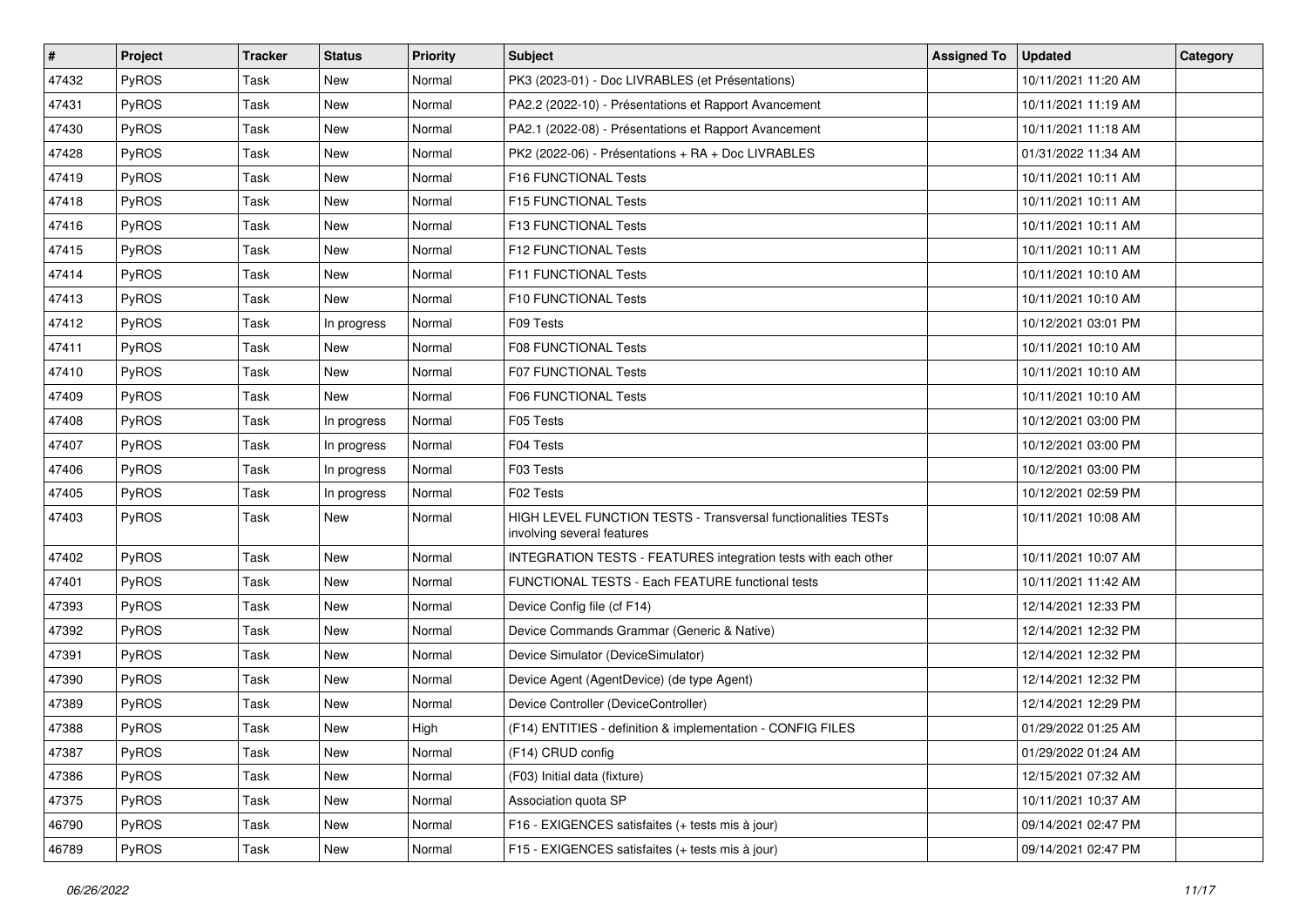| #     | Project      | <b>Tracker</b> | <b>Status</b> | <b>Priority</b> | <b>Subject</b>                                                                       | <b>Assigned To</b> | <b>Updated</b>      | Category |
|-------|--------------|----------------|---------------|-----------------|--------------------------------------------------------------------------------------|--------------------|---------------------|----------|
| 46788 | PyROS        | Task           | New           | Normal          | (F14) EXIGENCES satisfaites (+ tests mis à jour)                                     |                    | 01/29/2022 01:24 AM |          |
| 46787 | PyROS        | Task           | New           | Normal          | (F09) REQUIREMENTS validated (+ tests udpated)                                       |                    | 12/14/2021 12:18 PM |          |
| 46786 | PyROS        | Task           | New           | Normal          | F08 - EXIGENCES satisfaites (+ tests mis à jour)                                     |                    | 09/14/2021 02:45 PM |          |
| 46785 | PyROS        | Task           | New           | Normal          | F07 - EXIGENCES satisfaites (+ tests mis à jour)                                     |                    | 09/14/2021 02:44 PM |          |
| 46783 | PyROS        | Task           | New           | Normal          | F04 - EXIGENCES satisfaites (+ tests mis à jour)                                     |                    | 09/14/2021 02:43 PM |          |
| 46782 | PyROS        | Task           | New           | Normal          | F03 - EXIGENCES satisfaites (+ tests mis à jour)                                     |                    | 09/14/2021 02:43 PM |          |
| 46781 | PyROS        | Task           | New           | Normal          | (F02) EXIGENCES satisfaites (+ tests mis à jour)                                     |                    | 01/29/2022 01:27 AM |          |
| 46780 | PyROS        | Task           | New           | Normal          | (F01) EXIGENCES satisfaites (+ tests mis à jour)                                     |                    | 10/08/2021 06:01 PM |          |
| 45818 | PyROS        | Task           | New           | Normal          | (F14) TESTS to validate this feature                                                 |                    | 08/09/2021 10:43 AM |          |
| 45816 | PyROS        | Task           | New           | Normal          | SP Delete                                                                            |                    | 10/28/2021 08:35 AM |          |
| 45815 | PyROS        | Task           | New           | Normal          | test_SCP_manage_quota                                                                |                    | 09/22/2021 04:47 PM |          |
| 45811 | PyROS        | Task           | <b>New</b>    | Normal          | SP update                                                                            |                    | 11/03/2021 09:16 AM |          |
| 45810 | <b>PyROS</b> | Task           | New           | Normal          | SP Read (view list and view 1)                                                       |                    | 10/27/2021 02:47 PM |          |
| 45809 | PyROS        | Task           | New           | Normal          | <b>SP Create</b>                                                                     |                    | 10/27/2021 08:42 AM |          |
| 45791 | PyROS        | Task           | New           | Normal          | PA1.1 (2022-03) - Présentations et Rapport Avancement                                |                    | 10/11/2021 11:14 AM |          |
| 45790 | PyROS        | Task           | New           | Normal          | PK1 (2022-01) - Présentations + RA + Doc LIVRABLES                                   |                    | 01/31/2022 11:33 AM |          |
| 45781 | PyROS        | Task           | In progress   | Normal          | Documentation et Présentations pour les PA et PK CNES                                |                    | 01/31/2022 11:32 AM |          |
| 45776 | PyROS        | Task           | New           | Normal          | <b>Test User Delete</b>                                                              |                    | 08/13/2021 01:46 PM |          |
| 45772 | PyROS        | Task           | New           | Normal          | Test User Read (view list and view 1)                                                |                    | 08/13/2021 01:51 PM |          |
| 45766 | PyROS        | Task           | New           | Normal          | <b>Test User Update</b>                                                              |                    | 08/13/2021 01:53 PM |          |
| 45762 | PyROS        | Task           | New           | Normal          | <b>Test User Connexion</b>                                                           |                    | 08/13/2021 01:55 PM |          |
| 45761 | PyROS        | Task           | New           | Normal          | Test User Create (registration)                                                      |                    | 08/13/2021 01:54 PM |          |
| 45756 | PyROS        | Task           | New           | Normal          | QUOTA & PRIO - Gestion du quota et de la priorité                                    |                    | 10/11/2021 10:35 AM |          |
| 45749 | PyROS        | Task           | In progress   | Normal          | Gérer le retrait et le retour d'un device (panne, désactiver/réactiver un<br>device) |                    | 08/09/2021 10:42 AM |          |
| 45748 | PyROS        | Task           | New           | Normal          | Définir Accesseurs (getX())                                                          |                    | 01/29/2022 01:21 AM |          |
| 45556 | PyROS        | Task           | New           | Normal          | User activation/deactivation                                                         |                    | 06/25/2021 08:18 AM |          |
| 45552 | PyROS        | Task           | New           | Normal          | General configuration integration                                                    |                    | 03/15/2022 11:15 PM |          |
| 45346 | PyROS        | Task           | New           | Normal          | (F10) ENTITIES - Initial data (fixture)                                              |                    | 06/03/2021 09:17 AM |          |
| 45295 | PyROS        | Task           | New           | Normal          | Create DARK files (acquisition)                                                      |                    | 05/27/2021 11:22 AM |          |
| 45294 | PyROS        | Task           | New           | Normal          | Create BIAS files (acquisition)                                                      |                    | 05/27/2021 11:22 AM |          |
| 45293 | PyROS        | Task           | New           | Normal          | Create FLAT files (acquisition)                                                      |                    | 05/27/2021 11:21 AM |          |
| 45292 | PyROS        | Task           | New           | Normal          | (F10) TESTS to validate this feature                                                 |                    | 05/27/2021 11:11 AM |          |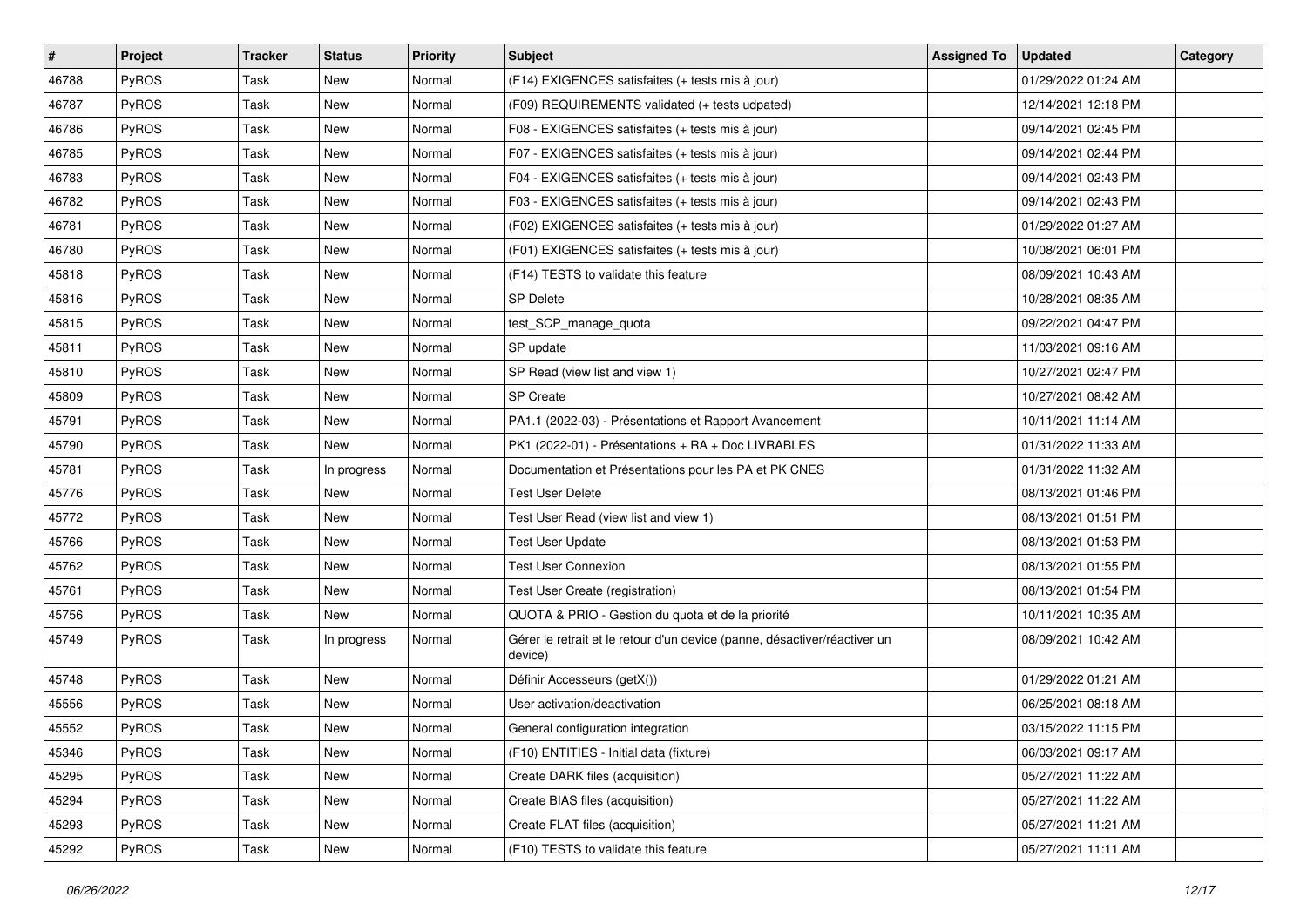| #     | Project      | <b>Tracker</b> | <b>Status</b> | Priority | <b>Subject</b>                                                                                                                                       | <b>Assigned To</b> | <b>Updated</b>      | Category |
|-------|--------------|----------------|---------------|----------|------------------------------------------------------------------------------------------------------------------------------------------------------|--------------------|---------------------|----------|
| 45291 | PyROS        | Task           | New           | Normal   | (F10) AUTHORIZATIONS for this feature (who can do what) :<br>documentation & implementation                                                          |                    | 06/08/2021 08:19 AM |          |
| 45290 | PyROS        | Task           | New           | Normal   | (F10) ENTITIES - definition & implementation                                                                                                         |                    | 06/03/2021 09:17 AM |          |
| 45051 | PyROS        | Task           | New           | Normal   | Implémenter le protocole Indi avec une classe DeviceControllerIndi                                                                                   |                    | 05/06/2021 05:05 PM |          |
| 45049 | PyROS        | Task           | <b>New</b>    | Normal   | <b>CAMERA FLI</b>                                                                                                                                    |                    | 07/16/2021 09:34 AM |          |
| 45048 | PyROS        | Task           | New           | Normal   | HARDWARE DEVICES definition, test, config, management                                                                                                |                    | 10/08/2021 05:51 PM |          |
| 45046 | PyROS        | Task           | New           | Normal   | Manual mode                                                                                                                                          |                    | 12/14/2021 12:34 PM |          |
| 45035 | <b>PyROS</b> | Task           | New           | Normal   | Resilience (failure tolerance)                                                                                                                       |                    | 05/06/2021 12:58 PM |          |
| 45034 | PyROS        | Task           | New           | Normal   | Resilience (failure tolerance)                                                                                                                       |                    | 05/06/2021 12:58 PM |          |
| 45004 | PyROS        | Task           | New           | High     | MAIN CONFIG FILE - Décrire dans un fichier texte la configuration<br>complète d'une UNIT (monture) et tous ses composants et instruments<br>associés |                    | 01/29/2022 01:25 AM |          |
| 45000 | PyROS        | Task           | <b>New</b>    | High     | Generic commands grammar description & management                                                                                                    |                    | 05/06/2021 05:05 PM |          |
| 44999 | PyROS        | Task           | New           | Normal   | Execution                                                                                                                                            |                    | 12/14/2021 12:35 PM |          |
| 44998 | PyROS        | Task           | <b>New</b>    | Normal   | Monitoring: Check & log continuously instrument (or telescope) status                                                                                |                    | 12/14/2021 12:33 PM |          |
| 44997 | <b>PyROS</b> | Task           | New           | Normal   | Start & Stop                                                                                                                                         |                    | 12/14/2021 12:33 PM |          |
| 44995 | PyROS        | Task           | New           | Normal   | (F09) TESTS to validate this feature                                                                                                                 |                    | 10/08/2021 05:45 PM |          |
| 44994 | PyROS        | Task           | New           | Normal   | (F09) AUTHORIZATIONS for this feature (who can do what) : doc &<br>implem.                                                                           |                    | 12/14/2021 12:15 PM |          |
| 44993 | PyROS        | Task           | New           | Normal   | (F09) ENTITIES definition & implementation                                                                                                           |                    | 12/14/2021 12:33 PM |          |
| 44992 | PyROS        | Task           | New           | Normal   | Switch modes between Automatic and Manual mode                                                                                                       |                    | 05/04/2021 12:31 PM |          |
| 44991 | PyROS        | Task           | New           | Normal   | Execution                                                                                                                                            |                    | 05/04/2021 12:30 PM |          |
| 44990 | PyROS        | Task           | New           | Normal   | Monitoring: Check & log continuously Telescope and instruments status,<br>and make a general synthesis                                               |                    | 05/04/2021 12:30 PM |          |
| 44989 | PyROS        | Task           | New           | Normal   | Start & Stop                                                                                                                                         |                    | 05/04/2021 12:29 PM |          |
| 44988 | PyROS        | Task           | New           | Normal   | <b>TESTS</b> to validate this feature                                                                                                                |                    | 05/04/2021 12:26 PM |          |
| 44987 | PyROS        | Task           | New           | Normal   | (F08) AUTHORIZATIONS for this feature (who can do what) :<br>documentation & implementation                                                          |                    | 06/08/2021 08:20 AM |          |
| 44986 | PyROS        | Task           | New           | Normal   | ENTITIES (& properties) to be defined                                                                                                                |                    | 05/04/2021 12:25 PM |          |
| 44973 | PyROS        | Task           | New           | Normal   | (F07) Scheduling Sequences according to priorities, quotas, observing<br>conditions, Seq parameters, Seq constraints                                 |                    | 05/06/2021 02:59 PM |          |
| 44972 | PyROS        | Task           | New           | Normal   | Planning triggers - each time the context is changed                                                                                                 |                    | 05/03/2021 12:06 PM |          |
| 44971 | PyROS        | Task           | New           | Normal   | Get the list of sequences to be planned                                                                                                              |                    | 05/03/2021 11:43 AM |          |
| 44970 | PyROS        | Task           | New           | Normal   | TESTS to validate this feature                                                                                                                       |                    | 05/03/2021 11:41 AM |          |
| 44969 | PyROS        | Task           | New           | Normal   | (F07) AUTHORIZATIONS for this feature (who can do what) :<br>documentation & implementation                                                          |                    | 06/08/2021 08:21 AM |          |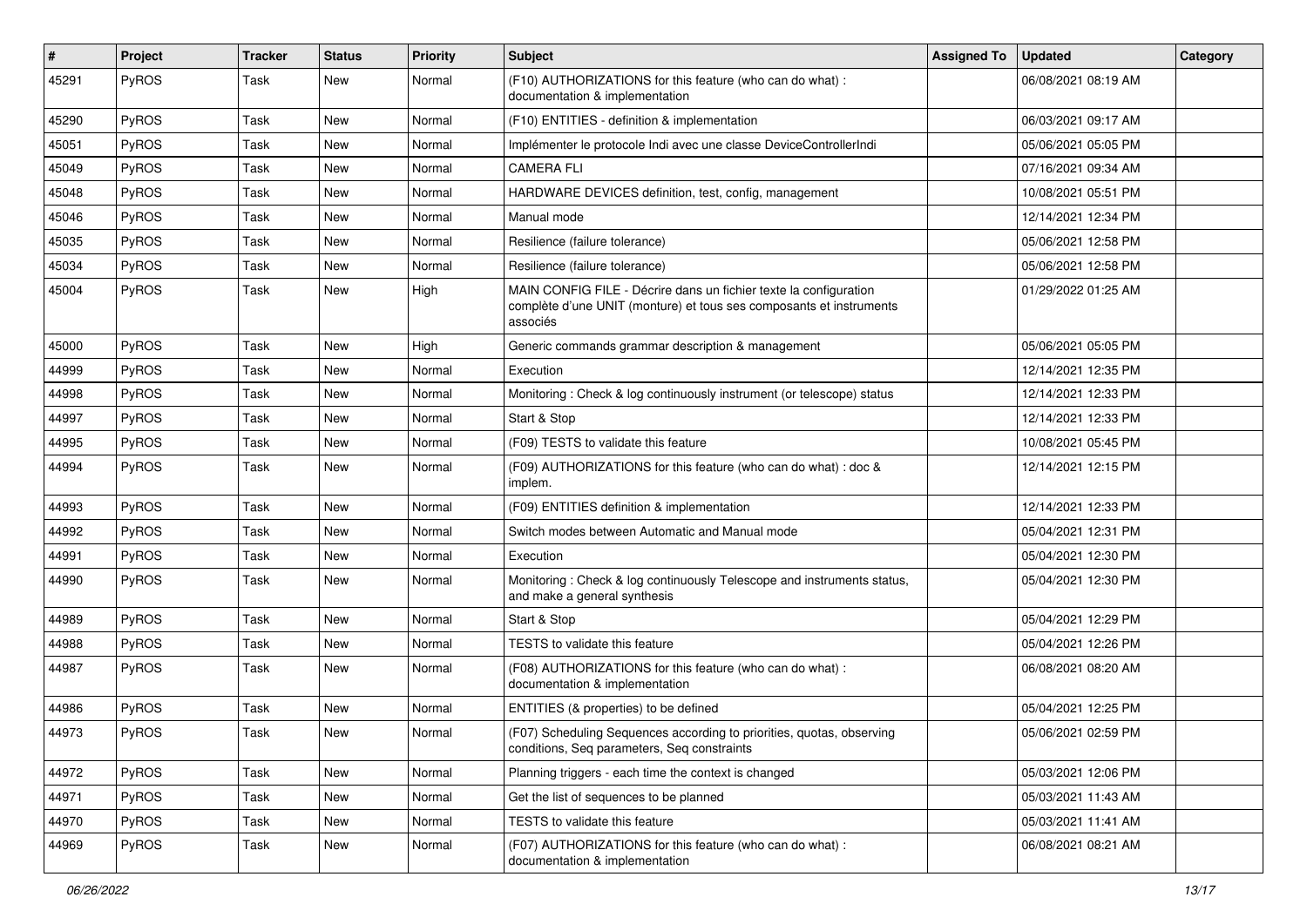| #     | Project      | <b>Tracker</b> | <b>Status</b> | <b>Priority</b> | <b>Subject</b>                                                                                                                          | <b>Assigned To</b> | <b>Updated</b>      | Category |
|-------|--------------|----------------|---------------|-----------------|-----------------------------------------------------------------------------------------------------------------------------------------|--------------------|---------------------|----------|
| 44968 | PyROS        | Task           | New           | Normal          | ENTITIES (& properties) to be defined                                                                                                   |                    | 05/03/2021 11:38 AM |          |
| 44945 | <b>PyROS</b> | Task           | New           | Normal          | (READ 1) Sequence detailed view                                                                                                         |                    | 02/03/2022 09:45 AM |          |
| 44932 | PyROS        | Task           | <b>New</b>    | Normal          | CREATE a Sequence (must be attached to a valid SP)                                                                                      |                    | 02/23/2022 12:02 PM |          |
| 44924 | PyROS        | Task           | New           | Normal          | (F04) ENTITIES - definition & implementation                                                                                            |                    | 12/15/2021 07:36 AM |          |
| 44923 | PyROS        | Task           | <b>New</b>    | Normal          | (F04) TESTS to validate this feature                                                                                                    |                    | 12/15/2021 07:36 AM |          |
| 44922 | PyROS        | Task           | <b>New</b>    | Normal          | (F04) AUTHORIZATIONS for this feature (who can do what) :<br>documentation & implementation                                             |                    | 12/15/2021 07:37 AM |          |
| 44921 | PyROS        | Task           | New           | Normal          | Démarrage de la production des fichiers de calibration (fin de nuit)                                                                    |                    | 04/30/2021 12:43 PM |          |
| 44920 | PyROS        | Task           | <b>New</b>    | Normal          | Démarrage ou fin des observations (début/fin de nuit)                                                                                   |                    | 04/30/2021 12:43 PM |          |
| 44919 | PyROS        | Task           | New           | Normal          | Sauvegarder (logger) les différents changements d'état                                                                                  |                    | 12/15/2021 07:37 AM |          |
| 44918 | <b>PyROS</b> | Task           | <b>New</b>    | Normal          | Optimiser : Agir sur le système en fonction des conditions d'observation<br>pour n'observer que quand la qualité du ciel est suffisante |                    | 04/30/2021 12:41 PM |          |
| 44917 | <b>PyROS</b> | Task           | <b>New</b>    | Normal          | Sécuriser : Agir sur le système en fonction de l'environnement<br>(externe/interne) pour la sécurité de l'Observatoire et des personnes |                    | 04/30/2021 12:41 PM |          |
| 44916 | PyROS        | Task           | <b>New</b>    | Normal          | Rythmer : Agir sur le système pour lui donner un rythme en fonction du<br>temps (nuit/jour)                                             |                    | 04/30/2021 12:43 PM |          |
| 44915 | PyROS        | Task           | <b>New</b>    | Normal          | Changer le mode du système : passer en mode manuel (maintenance) ou<br>automatique                                                      |                    | 12/15/2021 07:37 AM |          |
| 44914 | <b>PyROS</b> | Task           | <b>New</b>    | Normal          | (re-)Démarrer, mettre en Pause, ou Stopper tout ou partie du système                                                                    |                    | 04/30/2021 12:40 PM |          |
| 44907 | PyROS        | Task           | New           | Normal          | Show Weather & Observatory monitored data (in a convenient way)                                                                         |                    | 05/05/2022 09:53 AM |          |
| 44906 | PyROS        | Task           | New           | Normal          | Compute and save Observing conditions                                                                                                   |                    | 12/15/2021 07:35 AM |          |
| 44904 | PyROS        | Task           | New           | Normal          | Compute, save, and provide higher level (useful) parameters and synthesis<br>from multiple detectors                                    |                    | 12/15/2021 07:34 AM |          |
| 44903 | PyROS        | Task           | <b>New</b>    | Normal          | Save raw data                                                                                                                           |                    | 12/15/2021 07:34 AM |          |
| 44902 | PyROS        | Task           | <b>New</b>    | Normal          | Fix raw data                                                                                                                            |                    | 12/15/2021 07:33 AM |          |
| 44901 | PyROS        | Task           | <b>New</b>    | Normal          | Get PLC mode changes (off/manu/auto) and alarms (intrusion, e_stop),<br>and save them                                                   |                    | 12/15/2021 07:33 AM |          |
| 44900 | PyROS        | Task           | New           | Normal          | Read (from PLC and sensors) INSIDE environmental data (doors, lights)<br>for human safety                                               |                    | 12/15/2021 07:33 AM |          |
| 44899 | PyROS        | Task           | <b>New</b>    | Normal          | Read (from PLC and sensors) OUTSIDE environmental data (weather)<br>for instruments security                                            |                    | 12/14/2021 04:54 PM |          |
| 44898 | PyROS        | Task           | <b>New</b>    | Normal          | (F03) ENTITIES (& properties) to be defined                                                                                             |                    | 12/15/2021 07:32 AM |          |
| 44897 | PyROS        | Task           | <b>New</b>    | Normal          | On peut voir la fiche détaillée d'un SP                                                                                                 |                    | 06/16/2021 11:29 AM |          |
| 44896 | PyROS        | Task           | New           | Normal          | On peut consulter la liste des SP                                                                                                       |                    | 06/18/2021 03:17 PM |          |
| 44894 | PyROS        | Task           | <b>New</b>    | Normal          | Un Observer peut créer un nouveau Proposal (SP) pour une Période<br>spécifique future                                                   |                    | 06/16/2021 11:28 AM |          |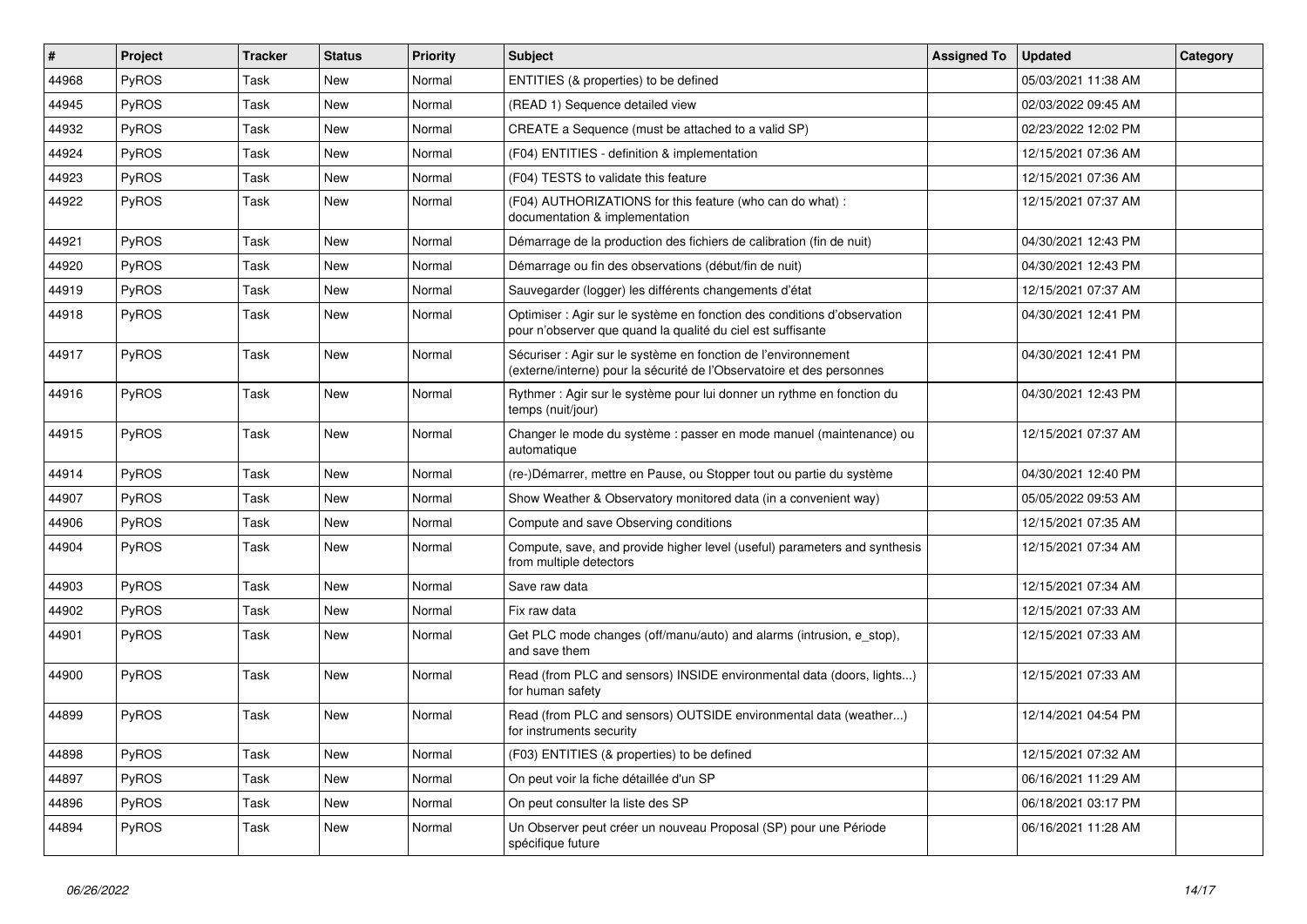| $\vert$ # | <b>Project</b> | <b>Tracker</b> | <b>Status</b> | Priority | <b>Subject</b>                                                                                                  | <b>Assigned To</b> | <b>Updated</b>      | Category |
|-----------|----------------|----------------|---------------|----------|-----------------------------------------------------------------------------------------------------------------|--------------------|---------------------|----------|
| 44892     | PyROS          | Task           | New           | Normal   | SPs view (list & 1)                                                                                             |                    | 03/29/2022 09:17 AM |          |
| 44891     | PyROS          | Task           | <b>New</b>    | Normal   | Create/Update                                                                                                   |                    | 09/14/2021 11:48 AM |          |
| 44890     | PyROS          | Task           | New           | Normal   | SP CRUD                                                                                                         |                    | 03/29/2022 09:17 AM |          |
| 44886     | PyROS          | Task           | <b>New</b>    | Normal   | (F01) ENTITIES - definition & implementation                                                                    |                    | 10/12/2021 07:50 AM |          |
| 44884     | PyROS          | Task           | In progress   | Normal   | Time Period (Period)                                                                                            |                    | 10/11/2021 10:36 AM |          |
| 44880     | PyROS          | Task           | New           | Normal   | (F03) TESTS to validate this feature                                                                            |                    | 12/15/2021 07:32 AM |          |
| 44879     | PyROS          | Task           | New           | Normal   | (F03) AUTHORIZATIONS for this feature (who can do what) :<br>documentation & implementation                     |                    | 12/15/2021 07:32 AM |          |
| 44878     | PyROS          | Task           | New           | Normal   | (F02) TESTS to validate this feature                                                                            |                    | 11/03/2021 09:16 AM |          |
| 44843     | PyROS          | Task           | New           | Normal   | ROLES : Un utilisateur peut avoir plusieurs roles                                                               |                    | 06/18/2021 03:15 PM |          |
| 44842     | PyROS          | Task           | New           | Normal   | <b>USER</b>                                                                                                     |                    | 10/12/2021 07:50 AM |          |
| 44835     | PyROS          | Task           | <b>New</b>    | Normal   | (F01) CRUD (utilisateur)                                                                                        |                    | 03/29/2022 09:14 AM |          |
| 44832     | PyROS          | Task           | In progress   | Normal   | Un utilisateur non connecté ne doit voir que les pages publiques                                                |                    | 10/08/2021 06:03 PM |          |
| 44389     | PyROS          | Task           | <b>New</b>    | High     | (GF1) PROJECT MANAGEMENT (REDMINE FORGE) : Features, tasks,<br>gantt, kanban                                    |                    | 03/04/2022 11:56 AM |          |
| 44355     | PyROS          | Task           | <b>New</b>    | Normal   | Construire une nouvelle grammaire générique de commandes, basée sur<br>INDI (pyros doit parler INDI par défaut) |                    | 03/25/2021 05:37 PM |          |
| 44334     | PyROS          | Task           | In progress   | High     | (F08) Intégration protocole INDI                                                                                |                    | 05/06/2021 05:05 PM |          |
| 44329     | PyROS          | Task           | New           | High     | Migration gitlab sur IN2P3                                                                                      |                    | 12/14/2021 12:08 PM |          |
| 44168     | PyROS          | Task           | New           | High     | (GF2) INSTALL & DEPLOY                                                                                          |                    | 03/16/2022 07:27 AM |          |
| 44166     | PyROS          | Task           | New           | High     | (GF1) DOCUMENTATION                                                                                             |                    | 03/04/2022 11:57 AM |          |
| 11522     | <b>CLASS</b>   | Task           | <b>New</b>    | Normal   | Separate the separation plant from the fabrication plant                                                        |                    | 12/16/2015 10:22 AM |          |
| 10061     | TReqS          | Task           | In progress   | Normal   | Testing 'stability-fix' branch                                                                                  |                    | 07/10/2015 04:31 PM |          |
| 9545      | TReqS          | Task           | In progress   | Normal   | Provide CI with jenkin                                                                                          |                    | 03/27/2015 11:30 AM |          |
| 9528      | <b>IGOSat</b>  | Task           | <b>New</b>    | Normal   | phases projet                                                                                                   |                    | 03/24/2015 03:58 PM |          |
| 9527      | <b>IGOSat</b>  | Task           | <b>New</b>    | Normal   | (SAE / ODB) Réalisation de cartes électroniques pour le satellite IGOSat                                        |                    | 03/24/2015 03:52 PM |          |
| 9526      | <b>IGOSat</b>  | Task           | <b>New</b>    | Normal   | (SCI) Electronique d'acquisition de l'instrument Scintillateur                                                  |                    | 03/24/2015 03:50 PM |          |
| 9525      | <b>IGOSat</b>  | Task           | New           | Normal   | (ODB / SCAO) Conception de la SCAO / Interfaçage avec l'ODB                                                     |                    | 03/27/2015 10:11 AM |          |
| 9524      | <b>IGOSat</b>  | Task           | New           | Normal   | (ODB) Logiciel de Vol                                                                                           |                    | 03/24/2015 03:41 PM |          |
| 9151      | <b>IGOSat</b>  | Task           | New           | Normal   | (ODB) Code de simulation fonctionelle                                                                           |                    | 02/18/2015 05:13 PM |          |
| 9137      | <b>IGOSat</b>  | Task           | New           | Normal   | (PRO) Phase C                                                                                                   |                    | 03/24/2015 03:58 PM |          |
| 9136      | IGOSat         | Task           | New           | Normal   | (PRO) Phase B                                                                                                   |                    | 03/24/2015 03:58 PM |          |
| 9116      | <b>IGOSat</b>  | Task           | Assigned      | Normal   | (STM) Conception mécanique                                                                                      |                    | 02/11/2015 03:43 PM |          |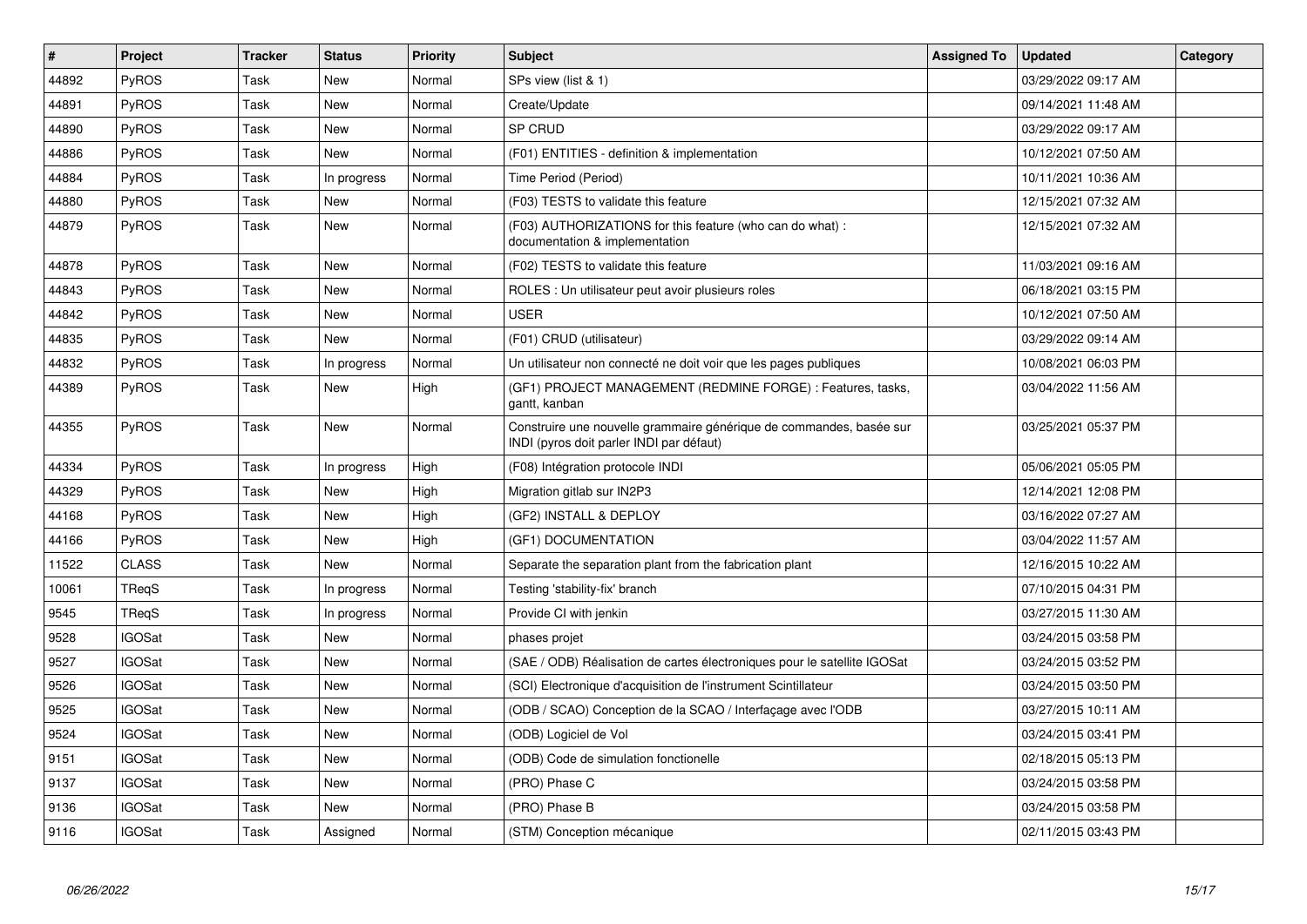| $\sharp$ | Project            | <b>Tracker</b> | <b>Status</b> | <b>Priority</b> | Subject                                                                                                                 | <b>Assigned To</b> | <b>Updated</b>      | Category |
|----------|--------------------|----------------|---------------|-----------------|-------------------------------------------------------------------------------------------------------------------------|--------------------|---------------------|----------|
| 9115     | <b>IGOSat</b>      | Task           | Assigned      | Normal          | (SCI) Banc de test du scintillateur, simulations et estimation de la dose<br>reçue                                      |                    | 02/11/2015 03:41 PM |          |
| 9111     | <b>IGOSat</b>      | Task           | Assigned      | Normal          | (TEL) Mise en oeuvre de la carte de télécommunication                                                                   |                    | 03/24/2015 03:36 PM |          |
| 9109     | <b>IGOSat</b>      | Task           | Assigned      | Normal          | (SYS) Ingénierie système                                                                                                |                    | 02/11/2015 02:05 PM |          |
| 9108     | <b>IGOSat</b>      | Task           | Assigned      | Normal          | (SCA) Modélisation de la boucle de contrôle SCAO                                                                        |                    | 02/11/2015 02:00 PM |          |
| 9103     | <b>IGOSat</b>      | Task           | Assigned      | Normal          | (SCI) Banc de test du scintillateur                                                                                     |                    | 02/10/2015 06:48 PM |          |
| 9102     | <b>IGOSat</b>      | Task           | Assigned      | Normal          | (SOL) Conception de la station sol                                                                                      |                    | 02/10/2015 06:48 PM |          |
| 9101     | <b>IGOSat</b>      | Task           | Assigned      | Normal          | (STM) Réalisation d'un modèle structurel et thermique                                                                   |                    | 02/10/2015 06:48 PM |          |
| 9100     | <b>IGOSat</b>      | Task           | Assigned      | Normal          | (SAE) Réalisation d'un banc de test du système d'alimentation électrique                                                |                    | 02/10/2015 06:48 PM |          |
| 9099     | <b>IGOSat</b>      | Task           | In progress   | Normal          | (PRO) Phase A                                                                                                           |                    | 03/24/2015 03:58 PM |          |
| 9098     | <b>IGOSat</b>      | Task           | Assigned      | Normal          | (SCA) Capteurs d'attitude et Banc de Contrôle                                                                           |                    | 02/11/2015 01:57 PM |          |
| 5267     | <b>SIMGRID</b>     | Task           | Assigned      | Normal          | IO Bench script                                                                                                         |                    | 10/07/2013 12:08 AM |          |
| 4788     | <b>RENOIR</b> chat | Task           | New           | Low             | Nemo3 / SuperNemo experiments                                                                                           |                    | 07/09/2013 06:26 PM |          |
| 3954     | Pipelet            | Task           | New           | Low             | Documentation: Environment cheat sheet                                                                                  |                    | 02/13/2013 11:00 AM |          |
| 1337     | Pipelet            | Task           | New           | Normal          | logged_subprocess improvement                                                                                           |                    | 03/08/2011 09:07 PM |          |
| 1336     | Pipelet            | Task           | New           | Low             | Add comments in multiplex                                                                                               |                    | 02/24/2011 10:17 AM |          |
| 1178     | Pipelet            | Task           | New           | High            | writing mysql and postgre backends                                                                                      |                    | 02/13/2013 10:49 AM |          |
| 767      | SphereLib          | Task           | <b>New</b>    | Normal          | Mise au propre des include de la lib                                                                                    |                    | 06/16/2010 11:36 AM |          |
| 45452    | PyROS              | Story          | New           | Normal          | *** REQ-0XX REQUIREMENTS FROM CNES (PR)                                                                                 |                    | 06/14/2021 01:17 PM |          |
| 45195    | PyROS              | Story          | <b>New</b>    | Normal          | REQ-122 Page information état agent                                                                                     |                    | 05/12/2021 12:18 PM |          |
| 45194    | PyROS              | Story          | New           | Normal          | REQ-121 Limiter le nombre d'essais de connexion d'un utilisateur                                                        |                    | 05/12/2021 12:17 PM |          |
| 45193    | PyROS              | Story          | New           | Normal          | REQ-120 Pages web dédiées pour gérer différents besoins                                                                 |                    | 05/12/2021 12:17 PM |          |
| 45192    | PyROS              | Story          | New           | Normal          | REQ-119 Analyse images : le service de traitement d'images doit être<br>interopérable (à distance, par service externe) |                    | 05/12/2021 12:17 PM |          |
| 45191    | PyROS              | Story          | New           | Normal          | REQ-118 Avoir un obturateur sur les caméras (Utile pour faire les Dark)                                                 |                    | 05/12/2021 12:16 PM |          |
| 45190    | PyROS              | Story          | New           | Normal          | REQ-117 Calibration : génération des images de calibration en fonction du<br>temps (DBF) (Dark dépend du temps pose)    |                    | 05/12/2021 12:16 PM |          |
| 45189    | PyROS              | Story          | New           | Normal          | REQ-116 Calibration astro: trouver une solution quand l'image est<br>distendue (distortion)                             |                    | 05/12/2021 12:16 PM |          |
| 45188    | PyROS              | Story          | New           | Normal          | REQ-115 Calibration : traiter efficacement les fichiers de calibration DBF<br>(dark, bias, flat)                        |                    | 05/12/2021 12:15 PM |          |
| 45187    | PyROS              | Story          | New           | Normal          | REQ-114 Planification des séquences : Equité                                                                            |                    | 05/12/2021 12:15 PM |          |
| 45186    | PyROS              | Story          | New           | Normal          | REQ-113 Planification des séquences : Efficacité, efficience                                                            |                    | 05/12/2021 12:15 PM |          |
| 45185    | PyROS              | Story          | New           | Normal          | REQ-112 Planification des séquences : Flexibilité                                                                       |                    | 05/12/2021 12:14 PM |          |
| 45184    | PyROS              | Story          | New           | Normal          | REQ-111 Mise en sécurité automatique en cas de cyclone                                                                  |                    | 03/16/2022 04:38 PM |          |